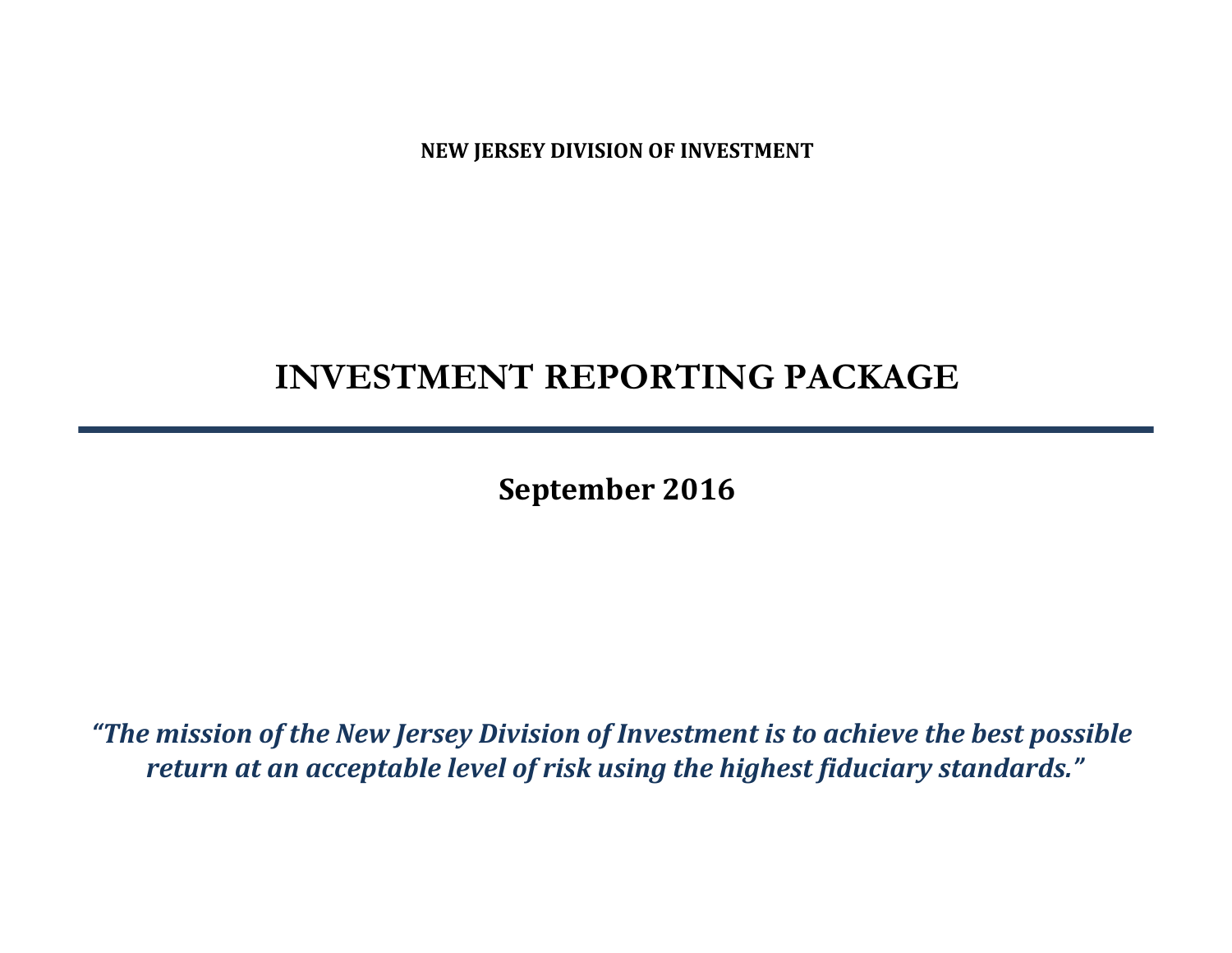# **New Jersey Division of Investment Actual Allocation vs FY 2017 Investment Plan Target 09/30/216**

|                                                 | <b>Actual</b>       |                 |             |                     |
|-------------------------------------------------|---------------------|-----------------|-------------|---------------------|
|                                                 | <b>Allocation %</b> | <b>Target %</b> | Difference% | <b>Allocation\$</b> |
| Absolute Return/Risk Mitigation                 | 4.94%               | 5.00%           | $-0.06%$    | 3,561.77            |
| <b>Risk Mitigation</b>                          | 4.94%               | 5.00%           | $-0.06%$    | 3,561.77            |
| Cash Equivalents <sup>(1)</sup>                 | 2.53%               | 5.00%           | $-2.47%$    | 1,825.05            |
| <b>Short Term Cash Equivalents</b>              | 0.81%               | 0.00%           | 0.81%       | 581.86              |
| <b>TIPS</b>                                     | 0.97%               | 1.50%           | $-0.53%$    | 699.33              |
| <b>US Treasuries</b>                            | 1.56%               | 1.50%           | 0.06%       | 1,126.92            |
| <b>Total Liquidity</b>                          | 5.88%               | 8.50%           | $-2.62%$    | 4,233.16            |
| <b>Investment Grade Credit</b>                  | 9.20%               | 8.00%           | 1.20%       | 6,629.34            |
| Public High Yield                               | 2.35%               | 2.00%           | 0.35%       | 1,692.91            |
| <b>Global Diversified Credit</b>                | 4.33%               | 5.00%           | $-0.67%$    | 3,120.98            |
| <b>Credit Oriented Hedge Funds</b>              | 3.43%               | 3.75%           | $-0.32%$    | 2,470.54            |
| Debt Related Private Equity                     | 0.94%               | 1.00%           | $-0.06%$    | 675.42              |
| <b>Debt Related Real Estate</b>                 | 0.64%               | 0.80%           | $-0.16%$    | 464.62              |
| <b>Total Income</b>                             | 20.90%              | 21.50%          | $-0.60%$    | 15,053.81           |
| Commodities                                     | 0.49%               | 0.50%           | $-0.01%$    | 351.75              |
| <b>Private Real Assets</b>                      | 2.20%               | 2.00%           | 0.20%       | 1,587.82            |
| <b>Equity Related Real Estate</b>               | 5.29%               | 5.25%           | 0.04%       | 3,810.49            |
| <b>Total Real Return</b>                        | 7.98%               | 8.75%           | $-0.77%$    | 5,750.06            |
| <b>US Equity</b>                                | 28.54%              | 26.00%          | 2.54%       | 20,557.83           |
| Non-US Developed Markets Equity                 | 10.94%              | 13.25%          | $-2.31%$    | 7,881.50            |
| <b>Emerging Markets Equity</b>                  | 5.91%               | 6.50%           | $-0.59%$    | 4,258.08            |
| <b>Equity Oriented Hedge Funds</b>              | 3.13%               | 3.75%           | $-0.62%$    | 2,254.56            |
| <b>Buyouts/Venture Capital</b>                  | 9.18%               | 8.00%           | 1.18%       | 6,610.55            |
| <b>Total Global Growth</b>                      | 57.70%              | 56.25%          | 1.45%       | 41,562.52           |
| Opportunistic Private Equity                    | 0.48%               | 0.00%           | 0.48%       | 346.47              |
| Police and Fire Mortgage Program <sup>(2)</sup> | 1.43%               | 1.20%           | 0.21%       | 1,033.53            |
| <b>Other Cash and Receivables</b>               | 0.69%               | 0.00%           | 0.69%       | 496.46              |
| <b>Total Pension Fund</b>                       | 100.00%             | 100.00%         | 0.00%       | 72,037.78           |

**1 The cash aggregate comprises the two common fund cash accounts, in addition to the seven plan cash accounts.** 

**2. For Financial Reporting Police and Fire Mortgage Program is considered a receivable under GASB 72.**

**Totals may not equal sum of components due to rounding.** 



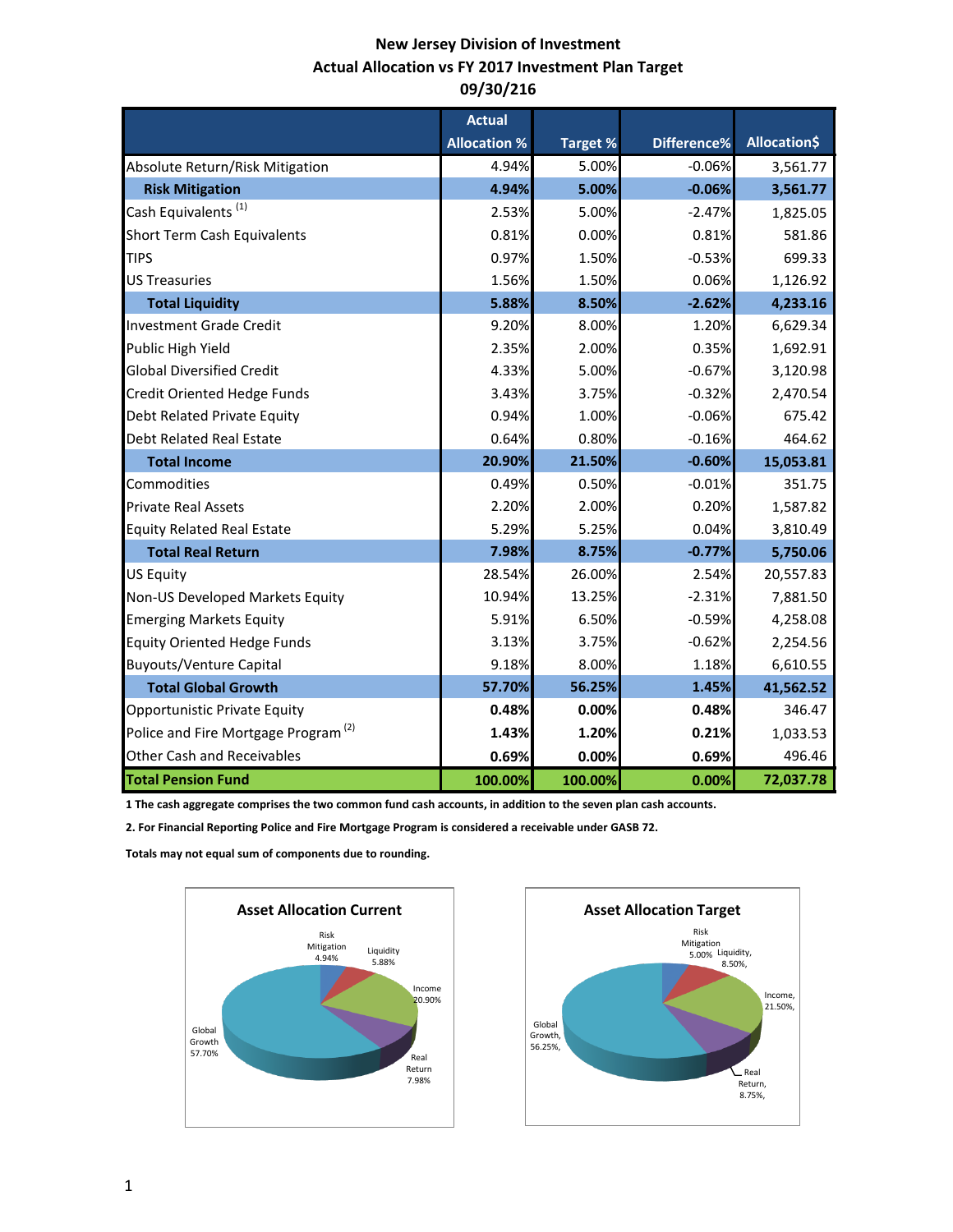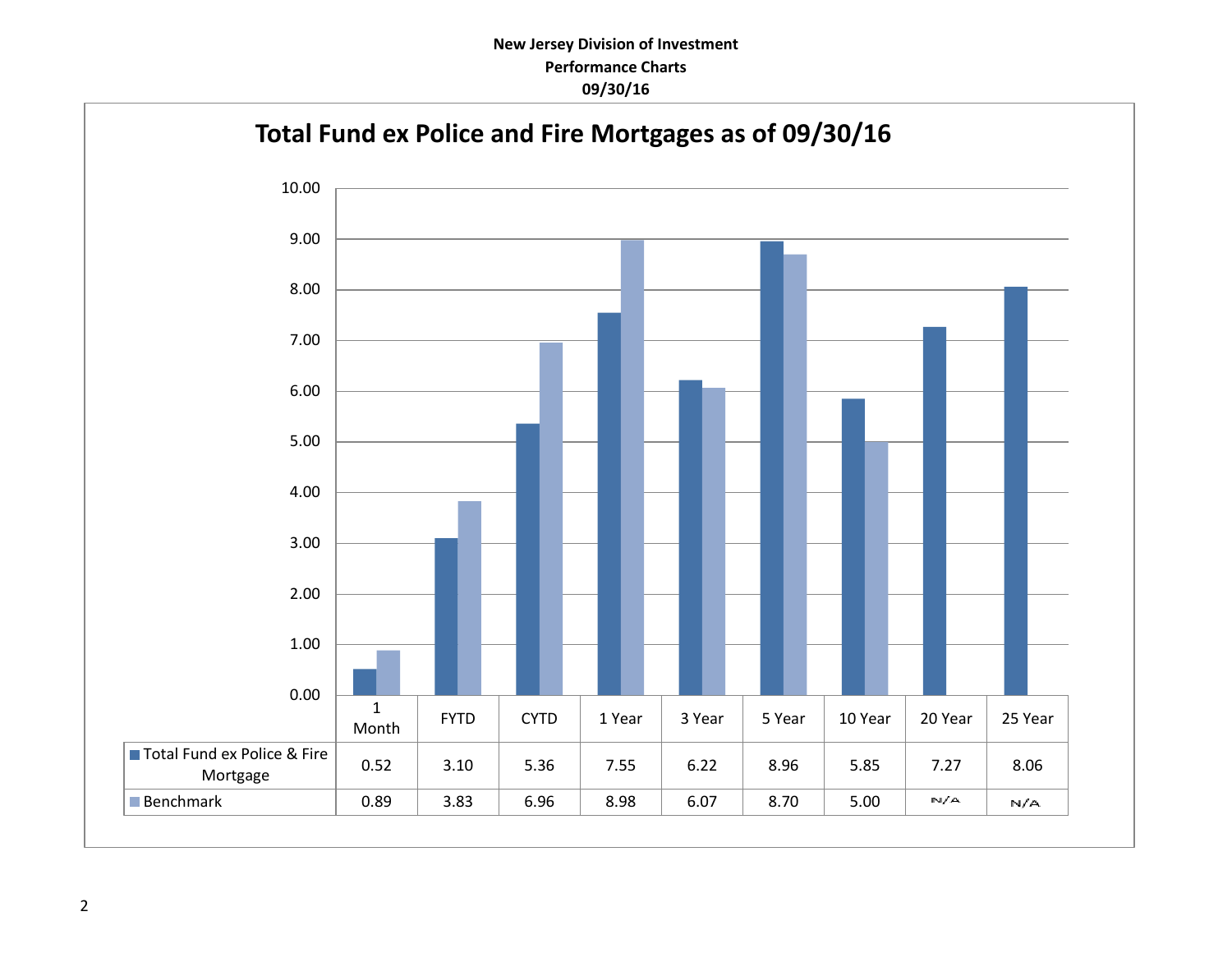# **New Jersey Division of Investment Performance Charts 09/30/16**



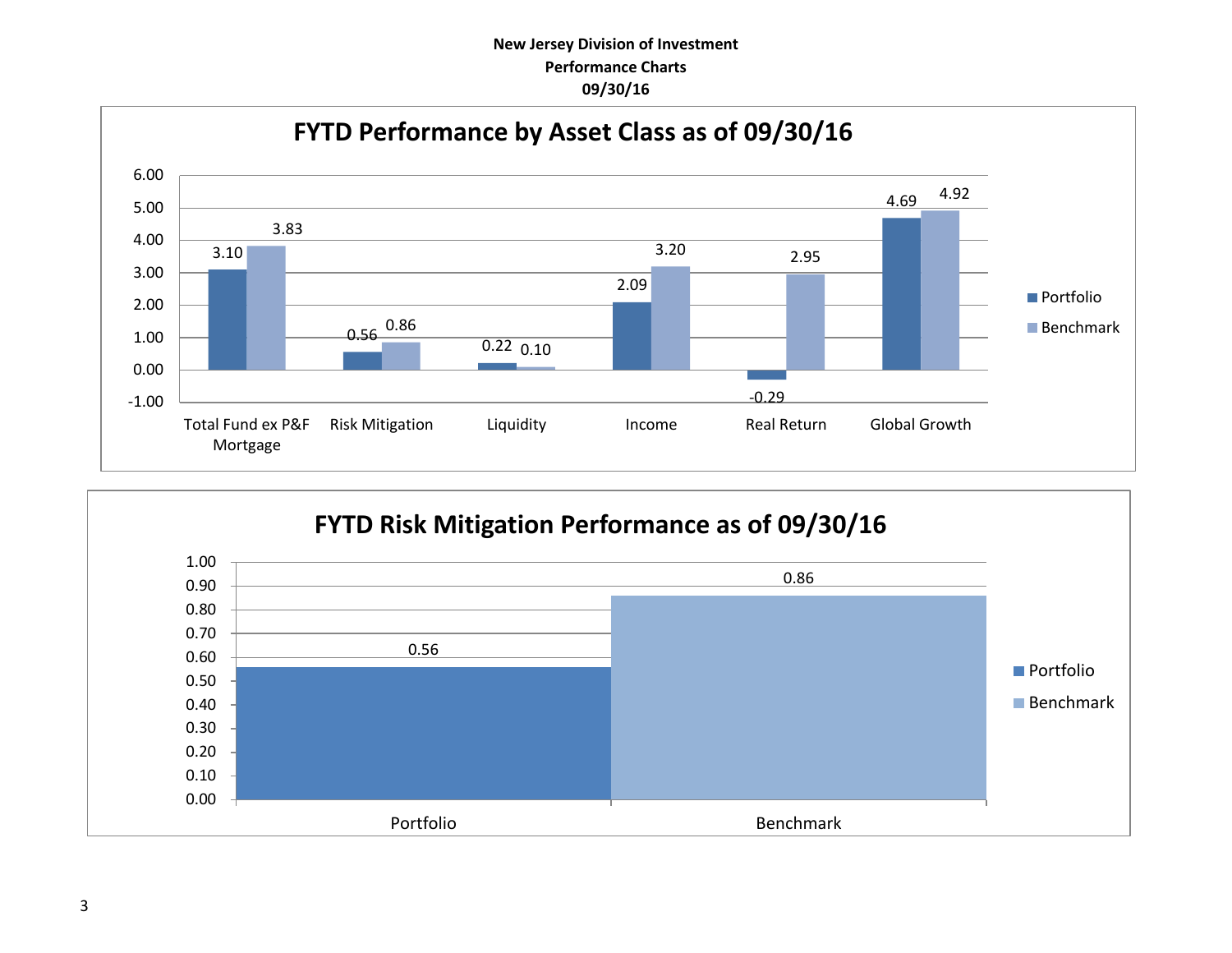# **New Jersey Division of Investment Performance Charts 09/30/16**



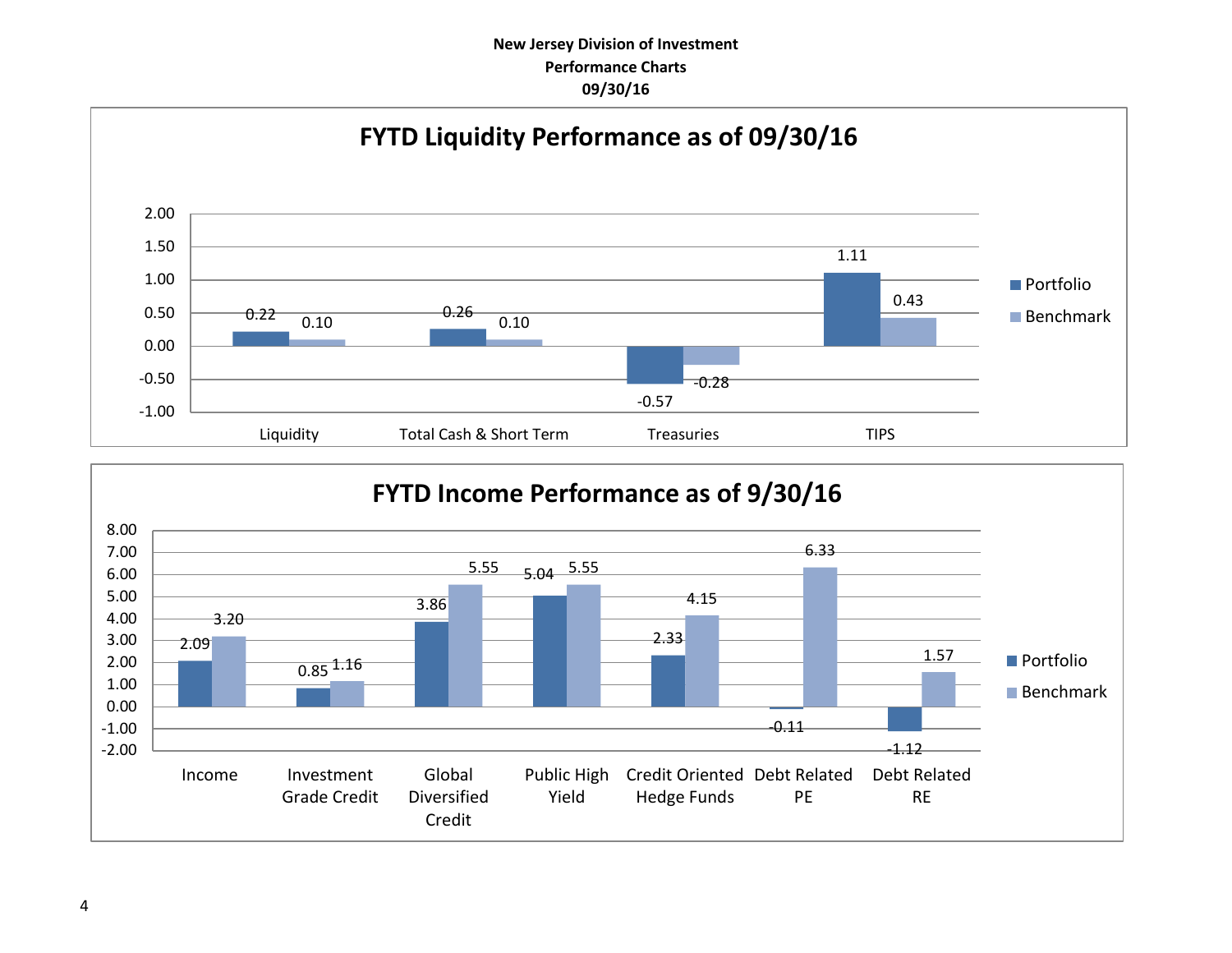# **New Jersey Division of Investment Performance Charts 09/30/16**





\*Reported on a 1 month lag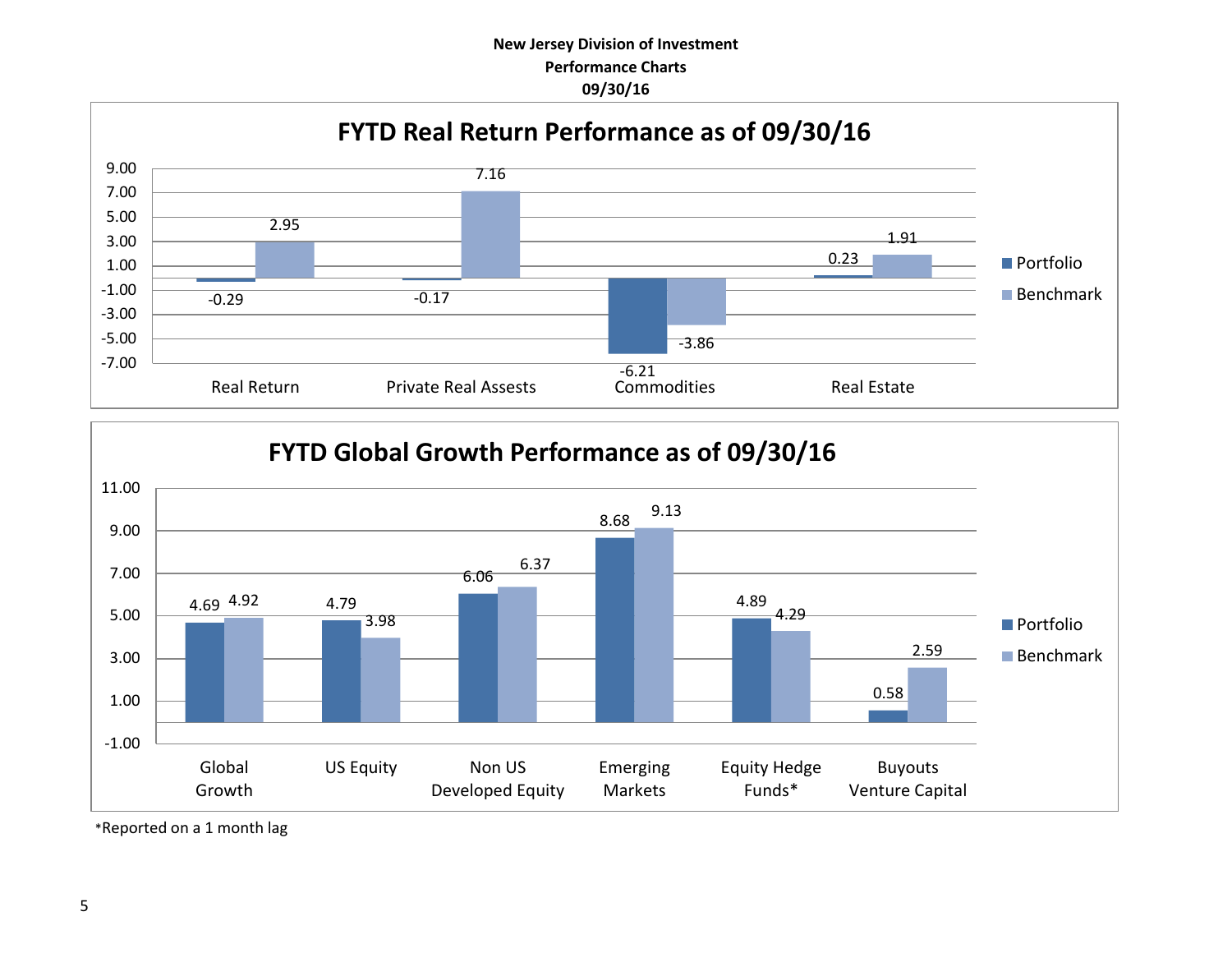#### **New Jersey Division of Investment**

**Pension Fund Performance Versus Benchmark**

| 09/30/16                                                          |         |             |            |        |         |         |          |
|-------------------------------------------------------------------|---------|-------------|------------|--------|---------|---------|----------|
|                                                                   | 1 month | <b>FYTD</b> | <b>YTD</b> | 1 Year | 3 Years | 5 Years | 10 Years |
| <b>Domestic Equity with Cash, Hedges, Miscellaneous</b>           | 0.36    | 4.78        | 6.66       | 13.01  | 9.56    | 15.81   | 7.86     |
| S&P 1500 Composite                                                | (0.01)  | 3.98        | 8.35       | 15.49  | 10.93   | 16.44   | 7.44     |
| Equity Only (Ex Cash)                                             | 0.36    | 4.79        | 6.61       | 12.97  | 9.70    | 16.05   | 8.02     |
| <b>Equity Only-Diversified Fund</b>                               | 0.30    | 4.35        | 7.53       | 13.82  | 10.01   | 16.02   |          |
| <b>Equity Only-Concentrated Fund</b>                              | 0.41    | 5.21        | 5.91       | 12.38  | 9.59    | 16.40   |          |
| Domestic Fixed Income with Cash, Hedges, Miscellaneous            | 0.42    | 1.93        | 8.13       | 7.09   | 5.18    | 4.96    | 7.24     |
| <b>Fixed Income Blended Benchmark</b>                             | 0.08    | 2.66        | 10.78      | 9.50   | 4.79    | 4.43    | 6.36     |
| Investment Grade                                                  | 0.10    | 0.70        | 7.05       | 5.95   | 4.57    | 3.92    | 6.65     |
| <b>Investment Grade Blended Benchmark</b>                         | (0.29)  | 0.86        | 8.03       | 7.40   | 4.64    | 4.04    | 6.68     |
| High Yield                                                        | 1.08    | 4.37        | 10.71      | 9.60   | 7.88    | 10.15   |          |
| <b>Barclays High Yield Index</b>                                  | 0.67    | 5.55        | 15.11      | 12.73  | 5.28    | 8.34    |          |
| International Equity with Cash, Hedges, Miscellaneous             | 1.24    | 6.81        | 6.37       | 9.93   | 0.18    | 5.79    | 1.39     |
| <b>MSCI All World Country Index (ex US)</b>                       | 1.23    | 6.91        | 5.82       | 9.26   | 0.18    | 6.04    | 2.17     |
| <b>Custom International Equity Markets Index</b>                  | 1.25    | 7.29        | 7.23       | 10.36  | 0.25    | 5.69    |          |
| Developed Markets Equity                                          | 1.17    | 6.06        | 2.82       | 7.20   | 0.84    | 7.53    |          |
| Custom International Equity Developed Markets Index               | 1.22    | 6.37        | 3.01       | 7.08   | 0.41    | 6.99    |          |
| <b>Emerging Markets Equity</b>                                    | 1.44    | 8.68        | 17.68      | 17.63  | (0.73)  | 3.42    |          |
| Custom International Equity Emerging Markets Index                | 1.28    | 9.13        | 16.03      | 16.90  | (0.25)  | 3.50    |          |
| <b>Alternative Investments</b>                                    | 0.35    | 0.86        | 3.01       | 2.86   | 8.13    | 8.12    | 4.79     |
| <b>Hedge Funds</b>                                                | 0.92    | 2.22        | (0.15)     | (1.88) | 3.56    | 5.04    | 3.25     |
| HFRI Fund of Funds Composite (one month lag)                      | 0.44    | 1.48        | (1.10)     | (1.78) | 2.48    | 2.49    | 1.72     |
| <b>Private Equity</b>                                             | 0.21    | 0.52        | 5.02       | 6.03   | 15.72   | 13.62   | 9.27     |
| Cambridge Associates (Data only available quarterly) <sup>1</sup> | 0.00    | 0.00        | 0.72       | (0.75) | 9.79    | 10.52   |          |
| <b>Real Estate</b>                                                | (0.31)  | 0.07        | 7.28       | 10.61  | 12.20   | 12.10   | 3.09     |
| Real Estate Index (Data only available quarterly) <sup>1</sup>    | 1.91    | 1.91        | 7.12       | 10.80  | 11.97   | 11.80   | 7.52     |
| <b>Real Assets/Commodities</b>                                    | 0.14    | (1.36)      | 2.16       | (2.08) | (2.72)  | (2.02)  |          |
| <b>Bloomberg Commodity Index</b>                                  | 3.13    | (3.86)      | 8.88       | (2.58) | (12.34) | (9.37)  |          |
| Plan Cash <sup>2</sup>                                            | 0.18    | 0.33        | 1.22       | 1.71   | 1.13    | 0.74    | 1.35     |
| <b>US Treasury Bills (3 month)</b>                                | 0.02    | 0.07        | 0.19       | 0.20   | 0.09    | 0.08    | 0.84     |
| <b>Total Pension Fund</b>                                         | 0.52    | 3.07        | 5.31       | 7.49   | 6.18    | 8.87    |          |
| <b>Total Pension Fund ex Police and Fire Mortgages</b>            | 0.52    | 3.10        | 5.36       | 7.55   | 6.22    | 8.96    | 5.85     |
| <b>Total Fund Benchmark</b>                                       | 0.89    | 3.83        | 6.96       | 8.98   | 6.07    | 8.70    |          |

**<sup>1</sup>Cambridge Associates & NCREIF (NPI) Benchmarks are only reported on a quarterly basis, non quarter-end months are reported as 0%**

**2 The cash aggregate comprises the seven plan cash accounts**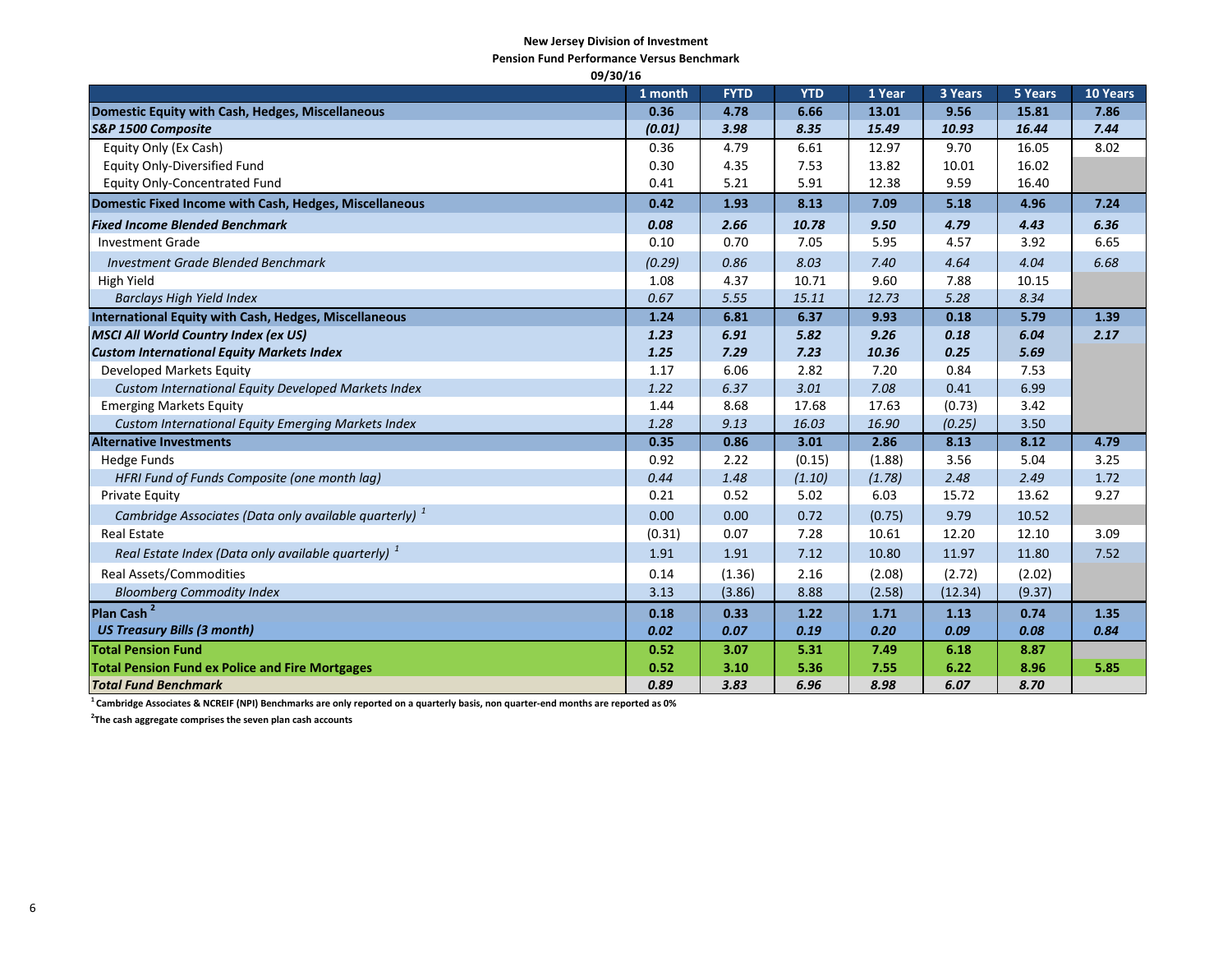# **New Jersey Division of Investment Domestic Equity September 30, 2016**

# **Top Holdings**

|                              | % of             |
|------------------------------|------------------|
| Company                      | <b>Portfolio</b> |
| <b>APPLE INC</b>             | 3.29             |
| <b>ALPHABET INC</b>          | 2.90             |
| <b>MICROSOFT CORP</b>        | 2.48             |
| <b>FACEBOOK INC</b>          | 2.13             |
| <b>WALT DISNEY CO</b>        | 2.04             |
| <b>EXXON MOBIL</b>           | 1.78             |
| <b>JOHNSON &amp; JOHNSON</b> | 1.71             |
| AMAZON.COM                   | 1.66             |
| <b>WELLS FARGO</b>           | 1.50             |
| <b>JPMORGAN CHASE</b>        | 1.47             |

# **Portfolio Sector Weightings**

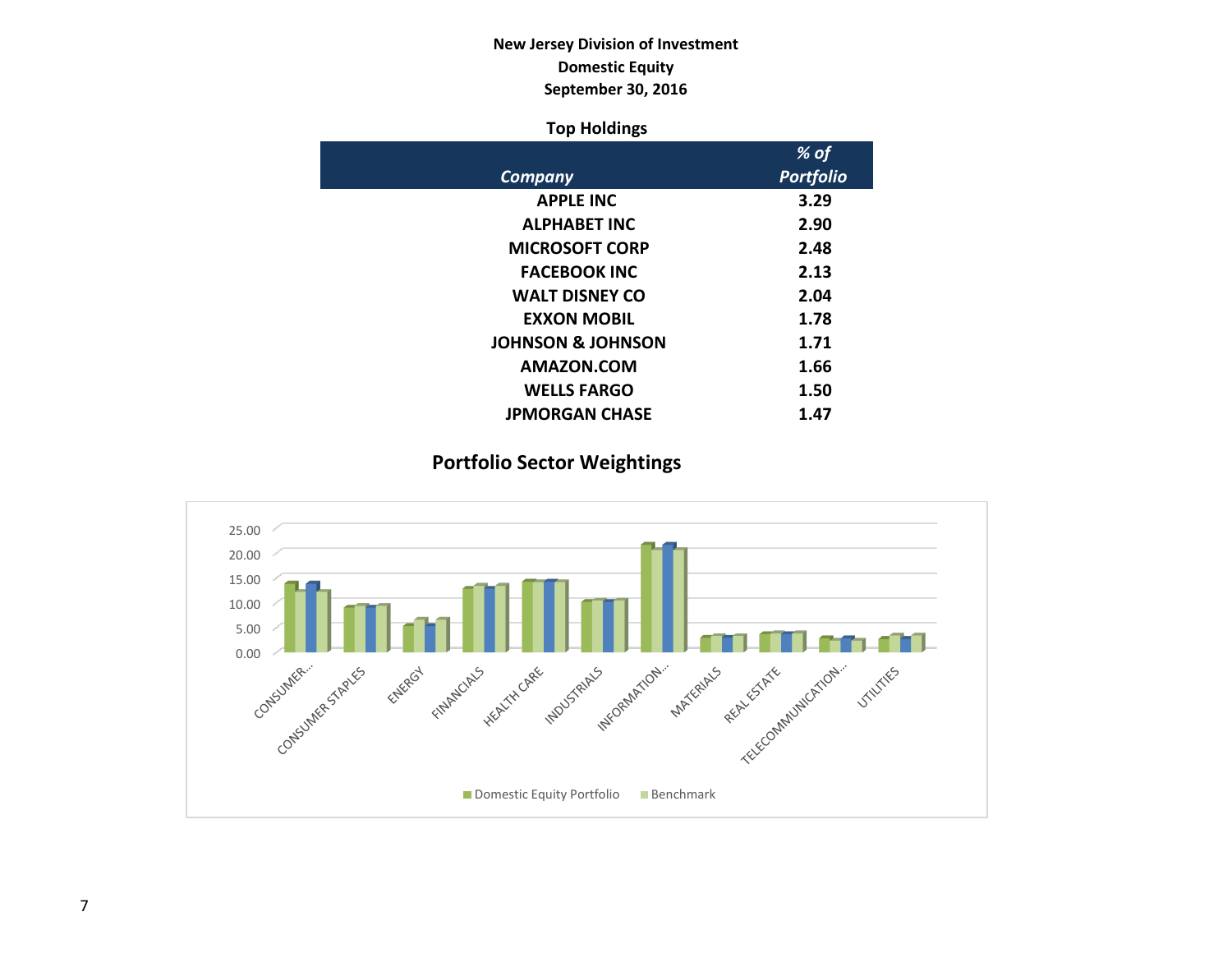# **New Jersey Division of Investment Investment Grade Portfolio September 30, 2016**

|                               | <b>Portfolio</b> | Benchmark <sup>(1)</sup> Difference |          |            | Issuer Name <sup>(2)</sup> | <b>Market Valu</b> |
|-------------------------------|------------------|-------------------------------------|----------|------------|----------------------------|--------------------|
| S & P's Quality Rating        | $AA-3I$          | A+                                  | N/A      |            | U.S. Treasury              | 13.90%             |
| Coupon (%)                    | 3.77             | 4.79                                | $-1.03$  | ITII       | U.S. Tips                  | 8.11%              |
| Current Yield                 | 3.27             | 3.90                                | $-0.63$  | IONT       | Prov of Ontario            | 3.95%              |
| <b>IDuration</b>              | 6.95             | 6.36                                | 0.59     | <b>IMP</b> | <b>Prov of Manitoba</b>    | 3.92%              |
| <b>Option Adjusted Spread</b> | 86.15            | 120.26                              | $-34.11$ |            | IAT & T                    | 3.72%              |
| Convexity                     | 0.35             | 1.68                                | $-1.33$  | <b>AID</b> | Aid to Israel              | 3.33%              |
| Maturity (yrs)                | 8.29             | 8.56                                | $-0.27$  | ΙQ         | Prov of Quebec             | 2.90%              |

\*This is a custom benchmark

| <b>Maturities</b> | <b>Portfolio</b> | Benchmark <sup>(1)</sup> |
|-------------------|------------------|--------------------------|
| $0-5$ yr          | 28.99            | 0.33                     |
| $5-10$ yr         | 49.03            | 0.79                     |
| $10-15$ yr        | 12.10            | 9.83                     |
| 15-20yr           | 1.89             | 11.34                    |
| 20-25yr           | 1.11             | 24.27                    |
| 25-30yr           | 4.41             | 48.81                    |
| $>30$ yr          | 0.55             | 4.03                     |
| Unclassified      | 1.93             | 0.60                     |

(1) Barclay's Gov/Credit Long

(2) Includes all affiliated entities

(3) Excluding US Treasuries and Tips

| <b>Portfolio</b> | Benchmark <sup>(1)</sup> Difference |          |              | <b>Issuer Name<sup>(2)</sup></b> | Market Value [%] |
|------------------|-------------------------------------|----------|--------------|----------------------------------|------------------|
| $AA-3$           | $A+$                                | N/A      |              | U.S. Treasury                    | 13.90%           |
| 3.77             | 4.79                                | $-1.03$  | TII          | U.S. Tips                        | 8.11%            |
| 3.27             | 3.90                                | $-0.63$  | <b>ONT</b>   | Prov of Ontario                  | 3.95%            |
| 6.95             | 6.36                                | 0.59     | <b>MP</b>    | Prov of Manitoba                 | 3.92%            |
| 86.15            | 120.26                              | $-34.11$ |              | AT & T                           | 3.72%            |
| 0.35             | 1.68                                | $-1.33$  | <b>AID</b>   | Aid to Israel                    | 3.33%            |
| 8.29             | 8.56                                | $-0.27$  | ΙQ           | Prov of Quebec                   | 2.90%            |
| ۰k               |                                     |          | ORCL         | Oracle                           | 2.77%            |
|                  |                                     |          | <b>BRCOL</b> | Prov of Brit Columbia            | 2.70%            |
|                  |                                     |          | <b>QHEL</b>  | <b>Hydro Quebec</b>              | 2.38%            |



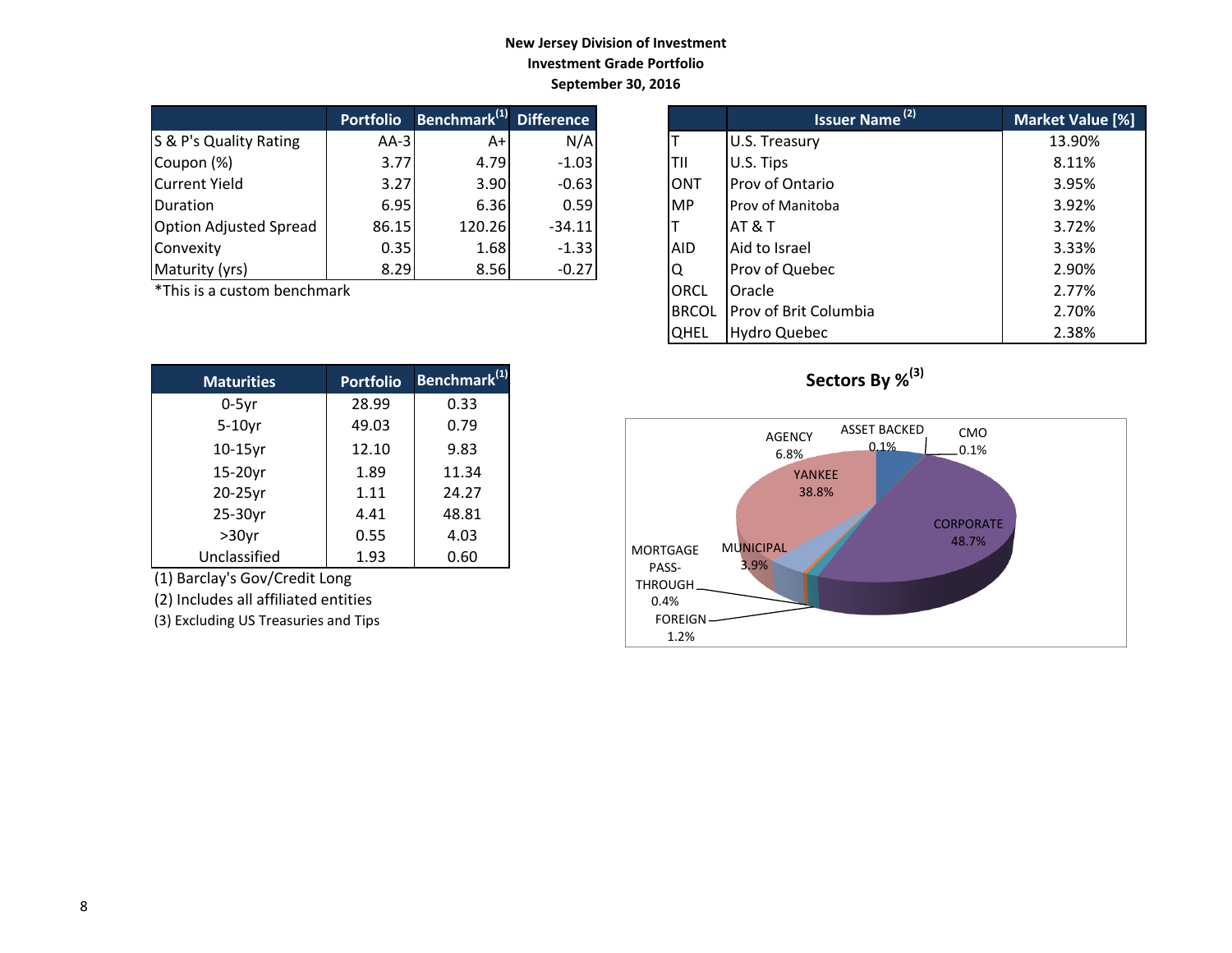# **New Jersey Division of Investment International Equity 09/30/16**

# **Top Holdings**

|                                     | % of             |
|-------------------------------------|------------------|
| Company                             | <b>Portfolio</b> |
| <b>SAMSUNG ELECTRONICS</b>          | 1.24             |
| <b>NESTLE SA</b>                    | 1.16             |
| <b>TENCENT HOLDINGS</b>             | 1.16             |
| ROCHE HOLDING                       | 1.13             |
| <b>TAIWAN SEMICONDUCTOR</b>         | 1.13             |
| <b>NOVARTIS</b>                     | 1.08             |
| <b>CHINA CONSTRUCTION BANK</b>      | 0.80             |
| <b>ISHARES MSCLEMERGING MARKETS</b> | 0.77             |
| TOYOTA MOTOR CORP                   | 0.76             |
| <b>ALIBABA GROUP</b>                | 0.73             |

# **Portfolio Sector Weightings**

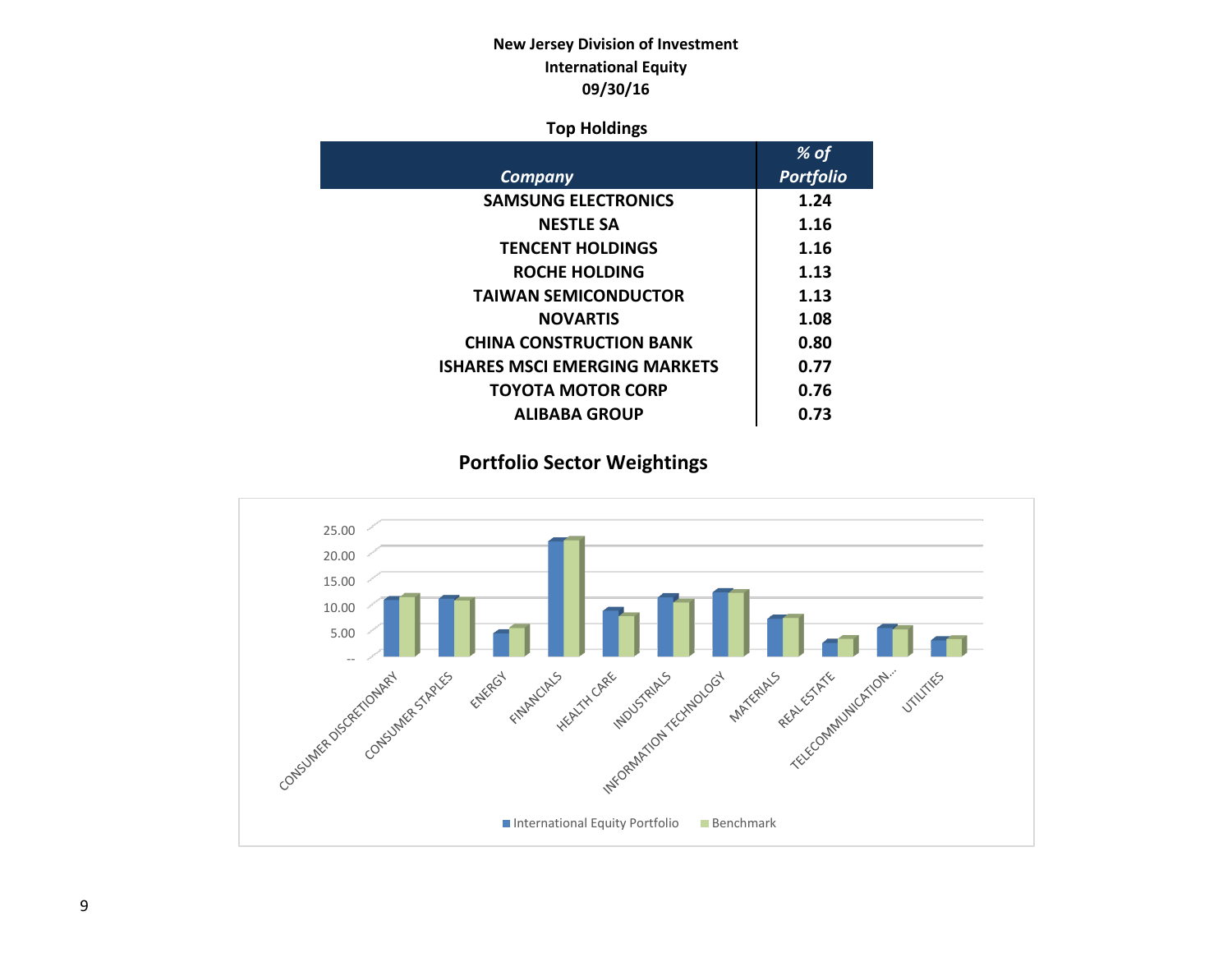### **New Jersey Division of Investment International Equity Exposure by Country 09/30/16**

|                           |               |          | <b>Custom</b> |          | <b>Net Foreign</b> |                                |               |          | Custom       |                 | <b>Net Foreign</b> |
|---------------------------|---------------|----------|---------------|----------|--------------------|--------------------------------|---------------|----------|--------------|-----------------|--------------------|
|                           |               |          | International |          | <b>Currency</b>    |                                | International |          |              | <b>Currency</b> |                    |
|                           | <b>Equity</b> | % Equity | <b>Index</b>  | Hedge    | <b>Exposure</b>    |                                | <b>Equity</b> | % Equity | <b>Index</b> | Hedge           | <b>Exposure</b>    |
| <b>Developed Markets:</b> |               |          |               |          |                    | <b>Emerging Markets:</b>       |               |          |              |                 |                    |
| Developed - Euro          |               |          |               |          |                    | EM - Global                    | 0.0           | 0.0%     | 0.0%         |                 | 0.0                |
| Austria                   | 9.7           | 0.1%     | 0.1%          |          | 9.7                | EM - Europe/Middle East/Africa |               |          |              |                 |                    |
| Belgium                   | 111.7         | 0.9%     | 0.8%          |          | 111.7              | <b>Bahrain</b>                 | 1.0           | 0.0%     | 0.0%         |                 | 1.0                |
| Finland                   | 74.6          | 0.6%     | 0.6%          |          | 74.6               | Cyprus                         | 0.4           | 0.0%     | 0.0%         |                 | 0.4                |
| France                    | 619.4         | 5.2%     | 5.0%          |          | 619.4              | <b>Czech Republic</b>          | 24.5          | 0.2%     | 0.1%         |                 | 24.5               |
| Germany                   | 656.0         | 5.5%     | 5.3%          |          | 656.0              | Egypt                          | 15.4          | 0.1%     | 0.1%         |                 | 15.4               |
| Ireland                   | 29.2          | 0.2%     | 0.3%          |          | 29.2               | Greece                         | 10.5          | 0.1%     | 0.1%         |                 | 10.5               |
| Luxembourg                | 1.6           | 0.0%     | 0.0%          |          | 1.6                | Hungary                        | 37.6          | 0.3%     | 0.1%         |                 | 37.6               |
| Italy                     | 132.1         | 1.1%     | 1.0%          |          | 132.1              | Kazakhstan                     | 1.5           | 0.0%     | 0.0%         |                 | 1.5                |
| Monaco                    | 0.2           | 0.0%     | 0.0%          |          | 0.2                | Morocco                        | 2.2           | 0.0%     | 0.0%         |                 | 2.2                |
| Netherlands               | 242.4         | 2.0%     | 2.0%          |          | 242.4              | Poland                         | 55.5          | 0.5%     | 0.4%         |                 | 55.5               |
| Portugal                  | 10.9          | 0.1%     | 0.1%          |          | 10.9               | Qatar                          | 13.3          | 0.1%     | 0.3%         |                 | 13.3               |
| Spain                     | 197.4         | 1.6%     | 1.8%          |          | 197.4              | Russia                         | 183.1         | 1.5%     | 1.1%         |                 | 183.1              |
| Euro Currency             |               |          |               | $-477.6$ | $-477.6$           | South Africa                   | 346.5         | 2.9%     | 2.9%         |                 | 346.5              |
| Developed - Non-Euro      |               |          |               |          |                    | Turkey                         | 107.1         | 0.9%     | 0.4%         |                 | 107.1              |
| Australia                 | 498.5         | 4.2%     | 4.3%          |          | 498.5              | Ukraine                        | 0.4           | 0.0%     | 0.0%         |                 | 0.4                |
| Canada                    | 679.6         | 5.7%     | 5.7%          |          | 679.6              | <b>United Arab Emirates</b>    | 24.2          | 0.2%     | 0.3%         |                 | 24.2               |
| Denmark                   | 136.7         | 1.1%     | 1.0%          |          | 136.7              | EM - Latam                     |               |          |              |                 |                    |
| Hong Kong                 | 244.3         | 2.0%     | 2.0%          |          | 244.3              | Argentina                      | 40.5          | 0.3%     | 0.0%         |                 | 40.5               |
| Israel                    | 44.8          | 0.4%     | 0.4%          |          | 44.8               | <b>Brazil</b>                  | 379.7         | 3.2%     | 2.7%         |                 | 379.7              |
| Japan                     | 1,685.8       | 14.1%    | 14.1%         | $-24.7$  | 1,661.2            | Chile                          | 31.2          | 0.3%     | 0.4%         |                 | 31.2               |
| New Zealand               | 2.6           | 0.0%     | 0.1%          |          | 2.6                | Colombia                       | 5.8           | 0.0%     | 0.2%         |                 | 5.8                |
| Norway                    | 53.0          | 0.4%     | 0.4%          |          | 53.0               | Mexico                         | 181.9         | 1.5%     | 1.4%         |                 | 181.9              |
| Singapore                 | 69.7          | 0.6%     | 0.8%          |          | 69.7               | Panama                         | 10.8          | 0.1%     | 0.0%         |                 | 10.78              |
| Sweden                    | 206.4         | 1.7%     | 1.7%          |          | 206.4              | Peru                           | 33.1          | 0.3%     | 0.1%         |                 | 33.1               |
| Switzerland               | 689.4         | 5.8%     | 5.3%          |          | 689.4              | EM - Asia ex Japan             |               |          |              |                 |                    |
| <b>United Kingdom</b>     | 1,310.1       | 10.9%    | 10.9%         | $-65.0$  | 1,245.2            | China                          | 955.6         | 8.0%     | 9.6%         |                 | 955.6              |
|                           |               |          |               |          |                    | India                          | 334.0         | 2.8%     | 3.1%         |                 | 334.0              |
|                           |               |          |               |          |                    | Indonesia                      | 179.6         | 1.5%     | 1.0%         |                 | 179.6              |
|                           |               |          |               |          |                    | Korea                          | 609.0         | 5.1%     | 5.4%         |                 | 609.0              |
|                           |               |          |               |          |                    | Malaysia                       | 56.3          | 0.5%     | 1.0%         |                 | 56.3               |
|                           |               |          |               |          |                    | Pakistan                       | 29.6          | 0.2%     | 0.0%         |                 | 29.6               |
|                           |               |          |               |          |                    | Philippines                    | 74.1          | 0.6%     | 0.5%         |                 | 74.1               |

Taiwan 136.6 3.6% 4.5% 436.6<br>Thailand 94.5 0.8% 0.8% 94.5

Thailand 94.5 0.8% 0.8% 94.5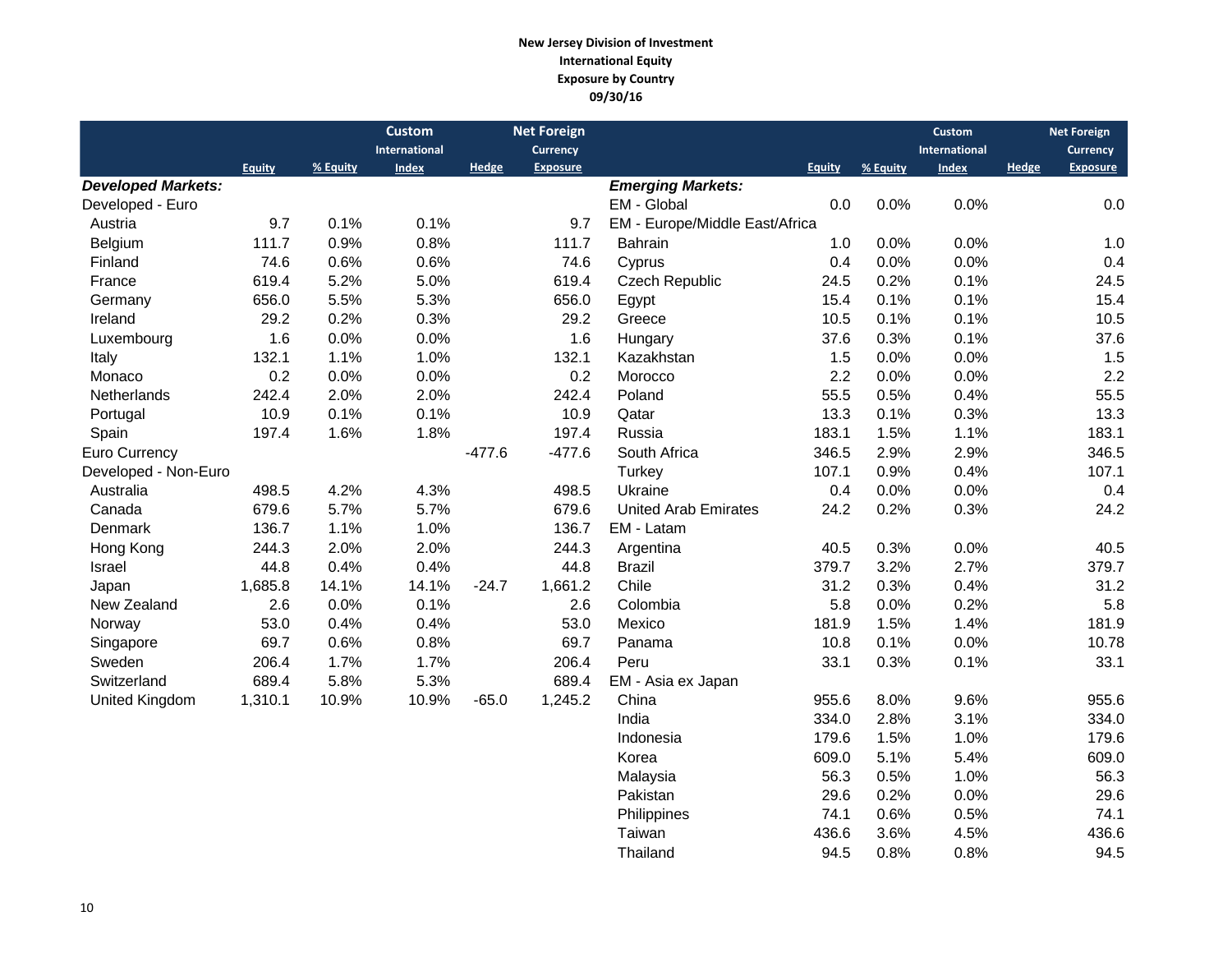# **New Jersey Division of Investment Cash Management Fund 09/30/16 PARTICIPATION**

|                            | <b>PARTICIPATION</b> |                   |  |  |  |  |
|----------------------------|----------------------|-------------------|--|--|--|--|
|                            | <b>VALUE</b>         | <b>PERCENTAGE</b> |  |  |  |  |
| <b>STATE</b>               | \$8,255              | 79.94%            |  |  |  |  |
| <b>NON-STATE</b>           | \$2,071              | 20.06%            |  |  |  |  |
| TOTAL*                     | \$10,326             | 100.00%           |  |  |  |  |
| Dollar amounts in millions |                      |                   |  |  |  |  |

### **PORTFOLIO ANNUALIZED INTEREST RATES**

| <b>DATE</b>          | <b>STATE</b>          | <b>NON-STATE</b>     | <b>AVG. DAYS</b>                                     |                          | Percentage | 30-Sep-16        |
|----------------------|-----------------------|----------------------|------------------------------------------------------|--------------------------|------------|------------------|
| 9/30/2016            | 0.52%                 | 0.46%                | 90                                                   | <b>IUST NOTES</b>        | 46.54%     | \$4,802,001,752  |
| $\blacksquare$ 0.08% | $\blacksquare$ 46.54% |                      |                                                      | <b>ICOMM PAPER</b>       | 26.90%     | \$2,775,307,003  |
|                      |                       | $\blacksquare$ 0.97% | <b>CERT. OF DEPOSIT</b>                              | <b>ICERT. OF DEPOSIT</b> | 19.33%     | \$1,995,000,000  |
|                      |                       | 3.23%                | ■ CORPORATE BONDS<br><b>UST BILLS</b><br>GOVT AGENCY | <b>CORPORATE BONDS</b>   | 3.23%      | \$333,093,122    |
|                      |                       | 2.95%                |                                                      | <b>JUST BILLS</b>        | 2.95%      | \$304,784,465    |
|                      |                       |                      | STATE STREET STIF<br>$\blacksquare$ TOTAL**          | <b>IGOVT AGENCY</b>      | 0.97%      | \$99,631,806     |
|                      |                       |                      |                                                      | <b>STATE STREET STIF</b> | 0.08%      | \$8,400,992      |
| $100.00\%$           |                       |                      |                                                      | TOTAL**                  | 100.00%    | \$10,318,219,140 |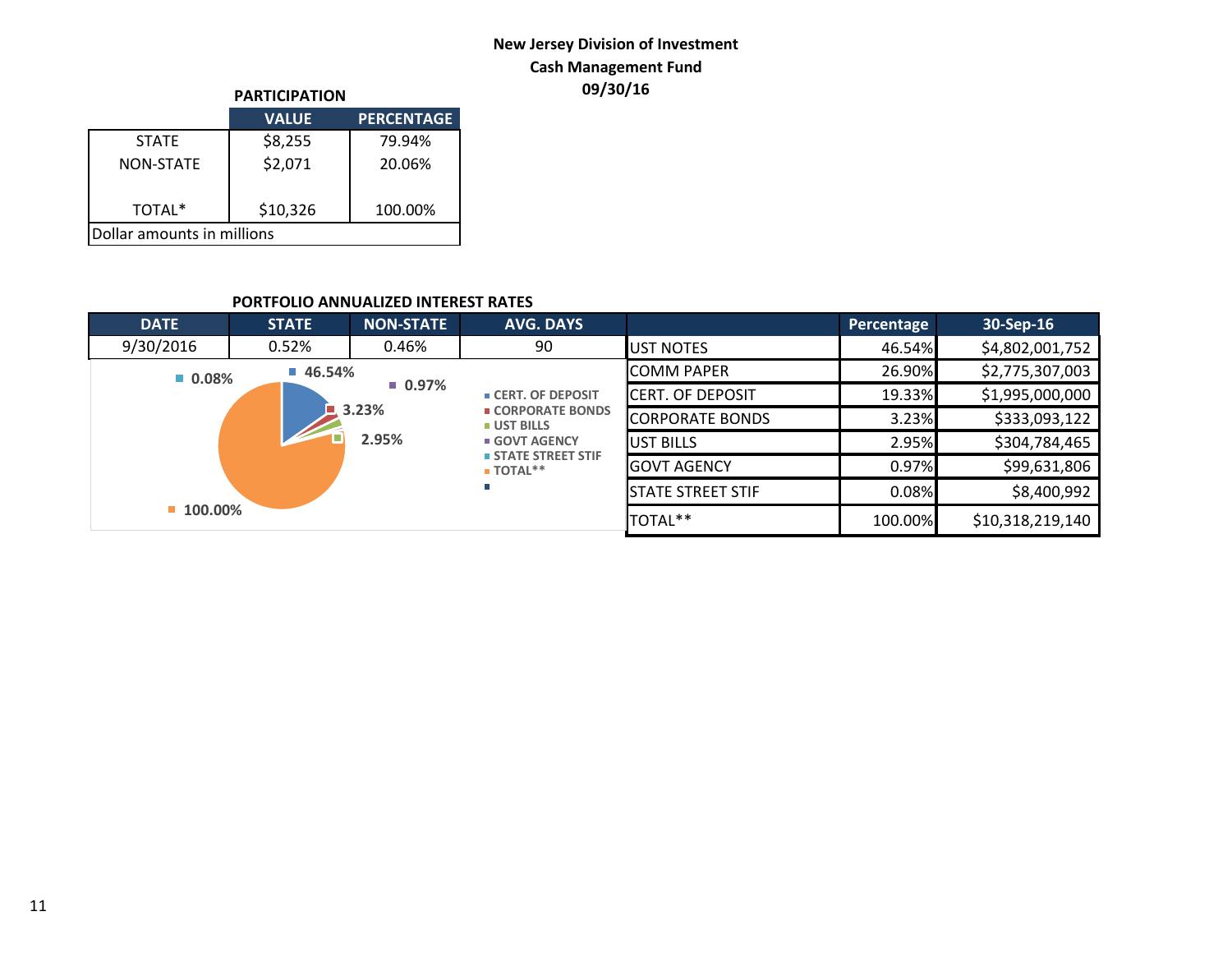#### State Investment Council Regulation Violations and Other Reportable Matters September 30, 2016

|                      |                                     | <b>Newly Reported Violations</b>                     |                |  |  |  |  |
|----------------------|-------------------------------------|------------------------------------------------------|----------------|--|--|--|--|
| Date of<br>Violation | Regulation<br>Violated              | Description of Violation                             | Date Corrected |  |  |  |  |
|                      | There are no reportable violations. |                                                      |                |  |  |  |  |
|                      |                                     |                                                      |                |  |  |  |  |
|                      |                                     | Status of Outstanding Violations Previously Reported |                |  |  |  |  |
| Date of<br>Violation | Regulation<br>Violated              | Description of Violation                             | Date Corrected |  |  |  |  |
|                      |                                     | There are no outstanding matters.                    |                |  |  |  |  |
|                      |                                     |                                                      |                |  |  |  |  |
|                      |                                     | <b>Other Reportable Matters</b>                      |                |  |  |  |  |
|                      |                                     | Description                                          |                |  |  |  |  |
|                      |                                     | There are no other reportable matters.               |                |  |  |  |  |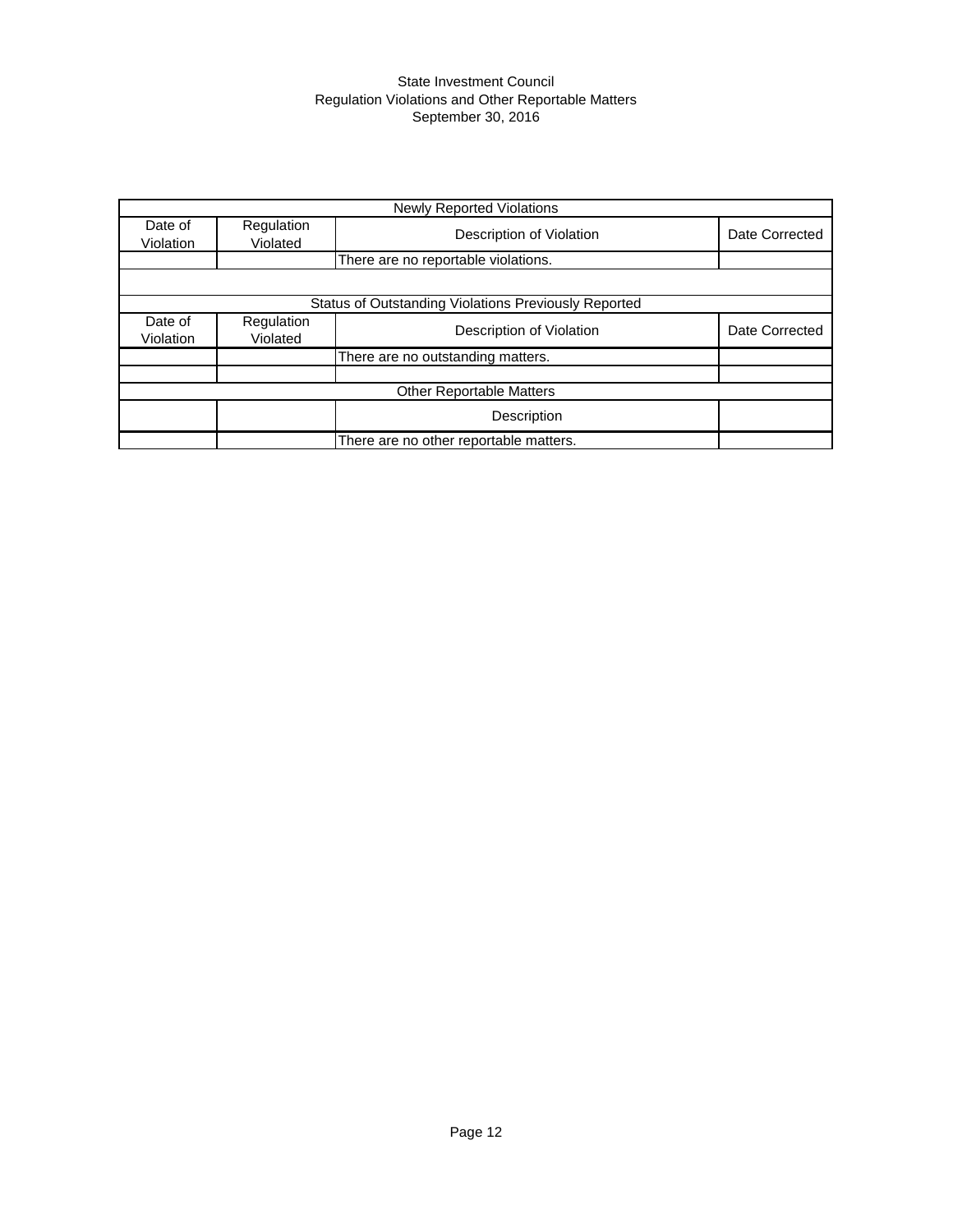#### **Alternative Investments as of September 30, 2016**

Presents underlying fund level information including the Portfolio's original commitments, funded amounts to date, remaining commitments and the distributions to date.

|                                                    |                   |                           | Sep-16            | Α                                  |                                      | в                              | С                                        | $=(B+C)$           | $=(B+C)/A$                            |
|----------------------------------------------------|-------------------|---------------------------|-------------------|------------------------------------|--------------------------------------|--------------------------------|------------------------------------------|--------------------|---------------------------------------|
|                                                    | Inception<br>Date | Last<br>Valuation<br>Date | <b>Commitment</b> | Amount<br>Contributed <sub>1</sub> | <b>Unfunded</b><br><b>Commitment</b> | <b>Current Market</b><br>Value | <b>Total</b><br>Distributed <sup>2</sup> | <b>Total Value</b> | <b>Total Value</b><br><b>Multiple</b> |
| <b>Private Equity</b>                              |                   |                           |                   |                                    |                                      |                                |                                          |                    |                                       |
| <b>Co-Investments</b>                              |                   |                           | 1,675,000,000     | 853,968,961                        | 827,966,664                          | 872,314,511                    | 544,473,304                              | 1,416,787,815      | 1.66                                  |
| NB/NJ Custom Investment Fund II                    | Apr-12            | Jun-16                    | 200,000,000       | 172,956,255                        | 27,043,745                           | 171,974,997                    | 162,593,733                              | 334,568,730        | 1.93                                  |
| NJ Roark Co-Invest Fund III LLC                    | Jan-14            | Jun-16                    | 75,000,000        | 15,102,418                         | 59,897,582                           | 19,569,270                     | 3,574,038                                | 23,143,308         | 1.53                                  |
| SONJ Private Opportunities Fund II, L.P.           | Nov-07            | Jun-16                    | 1,300,000,000     | 569,251,078                        | 737,684,547                          | 659,523,548                    | 281,351,557                              | 940,875,105        | 1.65                                  |
| SONJ Private Opportunities Fund, L.P.              | Sep-06            | Jun-16                    | 100,000,000       | 96,659,210                         | 3,340,790                            | 21,246,697                     | 96,953,976                               | 118,200,672        | 1.22                                  |
| <b>Distressed Debt</b>                             |                   |                           | 1,677,807,307     | 1,151,335,929                      | 693,891,228                          | 505,791,857                    | 1,043,896,792                            | 1,549,688,649      | 1.35                                  |
| Avenue Asia Special Situations Fund IV             | Aug-06            | Jun-16                    | 30,000,000        | 26,283,722                         | 0                                    | 3,836,933                      | 23,828,811                               | 27,665,744         | 1.05                                  |
| Avenue Special Situations Fund V, LP               | May-07            | Jun-16                    | 200,000,000       | 200,000,000                        | $\Omega$                             | 3,071,979                      | 263,184,545                              | 266,256,524        | 1.33                                  |
| Avenue Special Situations IV                       | Nov-05            | Jun-16                    | 20,000,000        | 20,000,000                         | $\Omega$                             | 157,965                        | 27,969,988                               | 28,127,953         | 1.41                                  |
| Catalyst Fund LP V                                 | <b>Nov-15</b>     | Aug-16                    | 100,000,000       | 22,500,000                         | 77,500,000                           | 21,172,343                     | 1,747,736                                | 22,920,078         | 1.02                                  |
| Centerbridge Capital Partners II, L.P.             | $May-11$          | Jun-16                    | 100,000,000       | 135,802,049                        | 16,883,954                           | 74,252,542                     | 68,998,346                               | 143,250,888        | 1.05                                  |
| Centerbridge Capital Partners, L.P.                | Jun-06            | Jun-16                    | 80,000,000        | 125,032,169                        | 5,843,348                            | 43,400,607                     | 185,465,433                              | 228,866,040        | 1.83                                  |
| GoldenTree NJ Distressed Fund 2015 GP LLC          | Feb-16            | Jun-16                    | 300,000,000       | 74,000,000                         | 226,000,000                          | 74,268,176                     | $\Omega$                                 | 74,268,176         | 1.00                                  |
| HIG Bayside Debt & LBO II                          | May-08            | Jun-16                    | 100,000,000       | 100,033,335                        | 14,799,636                           | 79,500,557                     | 72,002,141                               | 151,502,698        | 1.51                                  |
| KPS Special Situations Fund III, LP                | May-07            | Jun-16                    | 25,000,000        | 24,694,289                         | 11,807,421                           | 9,208,831                      | 35,106,019                               | 44,314,850         | 1.79                                  |
| KPS Special Situations Fund IV, LP                 | Apr-13            | Jun-16                    | 200,000,000       | 20,252,935                         | 188,690,184                          | 14,524,763                     | 13,103,819                               | 27,628,581         | 1.36                                  |
| MatlinPatterson Global Opps. Ptnrs. III            | <b>Jun-07</b>     | Jun-16                    | 100,000,000       | 103,378,178                        | 4,336,976                            | 67,430,371                     | 59,425,576                               | 126,855,947        | 1.23                                  |
| MHR Institutional Partners III, L.P.               | May-07            | Aug-16                    | 75,000,000        | 79,500,000                         | 26,153,979                           | 31,962,955                     | 78,030,061                               | 109,993,016        | 1.38                                  |
| MHR Institutional Partners IV, L.P.                | $Jul-14$          | Aug-16                    | 100,000,000       | 23,000,000                         | 82,000,000                           | 16,915,608                     | 5,283,124                                | 22,198,732         | 0.97                                  |
| TPG Financial Partners, L.P.                       | May-08            | Jun-16                    | 47,807,307        | 35,285,615                         | 104,477                              | 6,033,154                      | 30,108,734                               | 36,141,888         | 1.02                                  |
| TPG Opportunities Partners II, L.P.                | Mar-12            | Jun-16                    | 100,000,000       | 69,794,467                         | 30,205,533                           | 41,218,815                     | 73,966,629                               | 115,185,444        | 1.65                                  |
| WLR Recovery Fund IV, LP                           | Oct-07            | Jun-16                    | 100,000,000       | 91,779,170                         | 9,565,720                            | 18,836,259                     | 105,675,830                              | 124,512,089        | 1.36                                  |
| <b>Domestic Midmarket Buyout</b>                   |                   |                           | 3,429,660,000     | 2,887,530,989                      | 911,326,303                          | 2,128,813,151                  | 2,170,818,334                            | 4,299,631,485      | 1.49                                  |
| American Industrial Partners Capital Fund V        | Dec-11            | Jun-16                    | 50,000,000        | 57,230,690                         | 3,918,181                            | 53,194,241                     | 19,172,083                               | 72,366,323         | 1.26                                  |
| American Industrial Partners Capital Fund VI, L.P. | Sep-15            | Jun-16                    | 75,000,000        | 3,638,789                          | 72,576,669                           | 1,498,581                      | 1,215,458                                | 2,714,039          | 0.75                                  |
| Court Square Capital Partners II, L.P.             | May-07            | Jun-16                    | 100,000,000       | 91,285,978                         | 10,267,895                           | 36,003,039                     | 136,522,400                              | 172,525,439        | 1.89                                  |
| Excellere Capital Fund III, L.P.                   | Jul-15            | N/A                       | 40,000,000        | $\mathbf 0$                        | 40,000,000                           | $\mathbf 0$                    | $\mathbf 0$                              | $\mathbf 0$        | N/A                                   |
| InterMedia Partners VII, L.P.                      | $Dec-05$          | Jun-16                    | 75,000,000        | 96,252,158                         | 1,190,669                            | 71,664,762                     | 64,437,416                               | 136, 102, 178      | 1.41                                  |
| JLL Partners Fund VI, LP                           | Jun-08            | Jun-16                    | 150,000,000       | 190,493,123                        | 21,364,558                           | 172,352,985                    | 127,777,181                              | 300,130,166        | 1.58                                  |
| JLL Partners VII, LP                               | Mar-16            | Jun-16                    | 150,000,000       | 10,628,247                         | 139,371,753                          | 11,825,211                     | $\Omega$                                 | 11,825,211         | 1.11                                  |
| Lindsay Goldberg III, L.P.                         | $Jul-08$          | Jun-16                    | 200,000,000       | 191,306,254                        | 13,506,732                           | 113,361,837                    | 135,918,832                              | 249,280,669        | 1.30                                  |
| Lindsay, Goldberg & Bessemer II, L.P.              | $Jul-06$          | Jun-16                    | 100,000,000       | 93,056,848                         | 6,943,152                            | 21,697,511                     | 110,107,676                              | 131,805,187        | 1.42                                  |
| Marlin Equity Partners IV                          | $Jun-13$          | Jun-16                    | 75,000,000        | 39,637,773                         | 35,365,021                           | 40,556,576                     | 228,748                                  | 40,785,324         | 1.03                                  |
| New Mountain Partners III, L.P.                    | May-07            | Jun-16                    | 100,000,000       | 107,140,387                        | 9,764,894                            | 82,725,125                     | 89,827,562                               | 172,552,687        | 1.61                                  |
| Oak Hill Capital Partners II, L.P.                 | Jul-05            | Jun-16                    | 75,000,000        | 83,388,311                         | 313,706                              | 6,302,320                      | 126,852,923                              | 133, 155, 243      | 1.60                                  |
| Oak Hill Capital Partners III, L.P.                | Oct-07            | Jun-16                    | 250,000,000       | 303,271,467                        | 15,966,349                           | 161,179,045                    | 284,125,862                              | 445,304,907        | 1.47                                  |
| Onex Partners II, LP                               | Aug-06            | $Jun-16$                  | 100.000.000       | 88.781.604                         | 11.218.396                           | 16.383.285                     | 162,282,743                              | 178.666.028        | 2.01                                  |
| Onex Partners III, LP                              | Dec-08            | Jun-16                    | 100,000,000       | 108,661,114                        | 10,218,605                           | 83,570,209                     | 79,198,551                               | 162,768,760        | 1.50                                  |
| Onex Partners IV, LP                               | $May-14$          | Jun-16                    | 166,490,000       | 82,962,301                         | 83,527,699                           | 78,709,467                     | 4.668.074                                | 83,377,541         | 1.01                                  |
| Quadrangle Capital Partners II                     | Aug-05            | Jun-16                    | 50,000,000        | 46,803,645                         | 2,894,189                            | 10,358,163                     | 56,734,682                               | 67,092,845         | 1.43                                  |
| Roark Capital Partners III L.P.                    | Sep-12            | Jun-16                    | 100,000,000       | 94,462,309                         | 13,576,562                           | 112,407,131                    | 8,443,955                                | 120,851,086        | 1.28                                  |
| Sterling Capital Partners IV, L.P.                 | Apr-12            | Jun-16                    | 100,000,000       | 79,361,088                         | 26,635,601                           | 65,707,866                     | 22,903,567                               | 88,611,433         | 1.12                                  |
| Tenex Capital Partners II, LP                      | Mar-16            | Jun-16                    | 78,170,000        | 5,896,983                          | 72,273,017                           | 5,221,613                      | $\mathbf 0$                              | 5,221,613          | 0.89                                  |
| Tenex Capital Partners, L.P.                       | Jan-11            | Jun-16                    | 50,000,000        | 60,102,083                         | 5,270,692                            | 41,239,017                     | 45,174,548                               | 86,413,565         | 1.44                                  |
| Tenex Capital Partners LP - Secondary              | Feb-13            | Jun-16                    | 20,000,000        | 21,736,778                         | 2,108,277                            | 16,534,628                     | 16,621,159                               | 33, 155, 787       | 1.53                                  |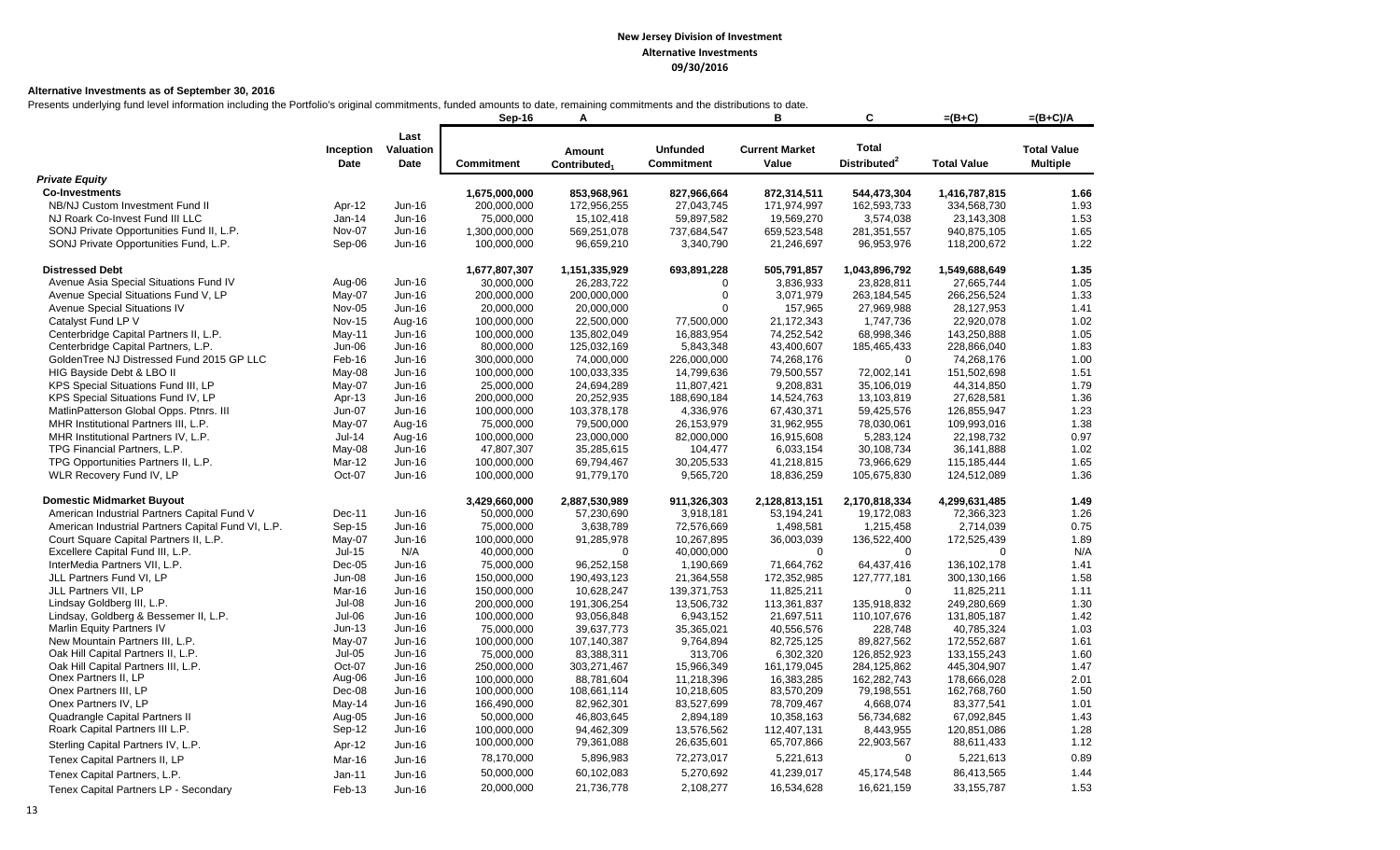|                                                |                         |                           | Sep-16                     | A                                  |                               | B                              | C                                        | $=(B+C)$                   | $=(B+C)/A$                            |
|------------------------------------------------|-------------------------|---------------------------|----------------------------|------------------------------------|-------------------------------|--------------------------------|------------------------------------------|----------------------------|---------------------------------------|
|                                                | Inception<br>Date       | Last<br>Valuation<br>Date | Commitment                 | Amount<br>Contributed <sub>1</sub> | <b>Unfunded</b><br>Commitment | <b>Current Market</b><br>Value | <b>Total</b><br>Distributed <sup>2</sup> | <b>Total Value</b>         | <b>Total Value</b><br><b>Multiple</b> |
| The Resolute Fund II, L.P.                     | Dec-07                  | Jun-16                    | 100,000,000                | 97,507,596                         | 12,519,219                    | 54,229,410                     | 89,114,176                               | 143,343,586                | 1.47                                  |
| TPG [STAR], LP                                 | Mar-07                  | Jun-16                    | 100,000,000                | 108,152,948                        | 3,916,589                     | 58,149,351                     | 113,134,598                              | 171,283,949                | 1.58                                  |
| TPG Growth II, L.P.                            | Jun-12                  | Jun-16                    | 100,000,000                | 93,273,638                         | 12,297,198                    | 158,021,904                    | 15,093,813                               | 173,115,717                | 1.86                                  |
| TPG Growth III(A), L.P.                        | Jan-15                  | Jun-16                    | 150,000,000                | 35,656,448                         | 114,343,552                   | 31,933,594                     | $\Omega$                                 | 31,933,594                 | 0.90                                  |
|                                                |                         |                           | 80,000,000                 | 12,136,866                         | 67,863,134                    | 11,694,805                     | $\pmb{0}$                                | 11,694,805                 | 0.96                                  |
| TSG 7 A L.P.<br>TSG 7 B L.P.                   | <b>Nov-15</b>           | Jun-16                    | 20,000,000                 | 1,434,513                          | 18,565,487                    | 1,237,072                      | 652                                      | 1,237,724                  | 0.86                                  |
| Vista Equity Partners Fund III, L.P.           | <b>Nov-15</b><br>Jul-07 | Jun-16<br>Jun-16          | 100,000,000                | 105,980,645                        | 5,089,911                     | 46,483,932                     | 225,566,350                              | 272,050,282                | 2.57                                  |
| Vista Equity Partners Fund IV, L.P.            | Oct-11                  | Jun-16                    | 200,000,000                | 208,327,076                        | 26,239,143                    | 254,674,168                    | 108,975,003                              | 363,649,171                | 1.75                                  |
| Vista Equity Partners Fund V, L.P.             | Mar-14                  | Jun-16                    | 200,000,000                | 205, 127, 818                      | 41,054,962                    | 174,920,333                    | 46,256,488                               | 221,176,821                | 1.08                                  |
| Vista Foundation Fund II, L.P.                 | <b>Nov-13</b>           | Jun-16                    | 75,000,000                 | 66,562,902                         | 8,437,098                     | 69,736,488                     | $\mathbf 0$                              | 69,736,488                 | 1.05                                  |
| Welsh, Carson, Anderson & Stowe XI, L.P.       | Oct-08                  | Jun-16                    | 100,000,000                | 97,272,608                         | 2,727,392                     | 65,239,482                     | 80,463,834                               | 145,703,316                | 1.50                                  |
| <b>Emerging Managers</b>                       |                         |                           | 400,000,000                | 424,906,950                        | 33,651,480                    | 310,670,038                    | 372,393,572                              | 683,063,610                | 1.61                                  |
| <b>CS/NJDI Emerging Opp</b>                    |                         | Jun-16                    | 200,000,000                | 232,325,026                        | 23,057,307                    | 121,952,176                    | 228,538,891                              | 350,491,067                | 1.51                                  |
| CS/NJDI Emerging Opp (2007-1 Series)           | Apr-07                  | Jun-16                    | 100,000,000                | 117,962,974                        | 5,828,059                     | 59, 133, 192                   | 115,164,692                              | 174,297,884                | 1.48                                  |
| CS/NJDI Emerging Opp (2008-1 Series)           | <b>Jun-08</b>           | Jun-16                    | 100,000,000                | 114,362,052                        | 17,229,248                    | 62,818,984                     | 113,374,199                              | 176, 193, 183              | 1.54                                  |
| Fairview Capstone Partners II, LP              | Sep-08                  | Jun-16                    | 100,000,000                | 101,870,102                        | 1,305,995                     | 91,691,360                     | 65,353,102                               | 157,044,462                | 1.54                                  |
| Fairview Capstone Partners, LP                 | May-07                  | Jun-16                    | 100,000,000                | 90,711,822                         | 9,288,178                     | 97,026,502                     | 78,501,579                               | 175,528,081                | 1.94                                  |
| International                                  |                         |                           | 2,405,555,448              | 1,730,471,584                      | 844,994,740                   | 1,080,099,161                  | 1,201,457,059                            | 2,281,556,220              | 1.32                                  |
| AIMS/NJ Euro Small and Mid Fund I, L.P.        | Feb-06                  | $Jun-16$                  | 200,000,000                | 191,631,732                        | 16,264,751                    | 35,689,018                     | 190,889,730                              | 226,578,747                | 1.18                                  |
| AIMS/NJ Euro Small and Mid Fund II, L.P.       | $Jul-07$                | Jun-16                    | 200,047,639                | 191,988,249                        | 28,218,082                    | 92,308,898                     | 123,514,098                              | 215,822,996                | 1.12                                  |
| Anacap Credit Opportunities II, LP             | Dec-11                  | Jun-16                    | 78,163,318                 | 105,512,031                        | 17,349,269                    | 41,421,726                     | 74,689,352                               | 116,111,078                | 1.10                                  |
| <b>Anacap Financial Partners II</b>            | May-08                  | Jun-16                    | 126,854,838                | 183,531,781                        | 7,409,354                     | 95,985,726                     | 106,479,770                              | 202,465,496                | 1.10                                  |
| AnaCap Financial Partners III, L.P.            | $Jul-14$                | Jun-16                    | 140,621,216                | 22,584,574                         | 118,036,641                   | 15,841,889                     | 36,084                                   | 15,877,973                 | 0.70                                  |
| Anacap Financial Partners GP II, LP            | <b>Nov-09</b>           | Jun-16                    | 9,868,438                  | 9,868,438                          | $\Omega$                      | 9,663,339                      | 557,937                                  | 10,221,276                 | 1.04                                  |
| New Jersey Asia Investors II, L.P.             | Jul-11                  | Jun-16                    | 200,000,000                | 200,878,557                        | 23,112,763                    | 193,950,562                    | 67,942,118                               | 261,892,680                | 1.30                                  |
| New Jersey Asia Investors III, L.P.            | Aug-16                  | N/A                       | 300,000,000                | $\Omega$                           | 300,000,000                   | $\Omega$                       | $\mathbf 0$                              | $\Omega$                   | N/A                                   |
| New Jersey Asia Investors, L.P.                | Jan-08                  | Jun-16                    | 100,000,000                | 98,280,963                         | 14,374,045                    | 205,061,061                    | 96,949,122                               | 302,010,183                | 3.07                                  |
| NJHL European BO Investment II Series B        | Apr-07                  | Jun-16                    | 200,000,000                | 150,401,940<br>195,159,850         | 13,778,965<br>13,270,749      | 59,078,030<br>57,543,233       | 144,917,077<br>195,567,579               | 203,995,107<br>253,110,812 | 1.36                                  |
| NJHL European Buyout Investment Series A       | Feb-06                  | Jun-16                    | 200,000,000                |                                    |                               |                                |                                          |                            | 1.30                                  |
| NJHL European Buyout Investment Series C       | Mar-08                  | Jun-16                    | 200,000,000<br>150,000,000 | 206,916,803<br>11,066,667          | 16,896,787<br>138,933,333     | 71,347,041<br>10,000,416       | 199,914,191<br>$\mathbf 0$               | 271,261,232<br>10,000,416  | 1.31<br>0.90                          |
| RRJ Capital Master Fund III, L.P.              | Sep-15                  | Jun-16                    |                            |                                    |                               |                                | $\mathbf 0$                              |                            | 1.18                                  |
| Siguler Guff NJ Developing Mkt Fund, LP        | Dec-13                  | Jun-16                    | 300,000,000                | 162,650,000                        | 137,350,000                   | 192,208,222                    |                                          | 192,208,222                |                                       |
| Large Buyout                                   |                         |                           | 2,428,289,611              | 2,260,385,908                      | 548,191,675                   | 1,200,430,543                  | 1,959,654,904                            | 3,160,085,447              | 1.40                                  |
| Apollo Investment Fund VI, L.P.                | Nov-05                  | Jun-16                    | 50,000,000                 | 132,027,729                        | 2,090,014                     | 14,992,942                     | 155,926,276                              | 170,919,218                | 1.29                                  |
| Blackstone Capital Partners V, L.P.            | $Oct-05$                | Jun-16                    | 100,000,000                | 98,860,728                         | 5,600,442                     | 32,794,733                     | 132,114,853                              | 164,909,586                | 1.67                                  |
| Blackstone Capital Partners VI, L.P.           | Mar-12                  | Jun-16                    | 50,000,000                 | 43,438,652                         | 11,123,604                    | 47,018,115                     | 9,412,637                                | 56,430,753                 | 1.30                                  |
| Blackstone Capital Partners VII, L.P.          | May-15                  | N/A                       | 50,000,000                 | $\Omega$                           | 50,000,000                    | $\Omega$                       | $\Omega$                                 | $\mathbf 0$                | N/A                                   |
| Carlyle Partners VI, L.P.                      | <b>Nov-13</b>           | Jun-16                    | 300,000,000                | 157,553,925                        | 159,078,003                   | 139,222,560                    | 35,636,417                               | 174,858,977                | 1.11                                  |
| CVC Capital Partners VI, LP                    | $Jul-13$                | Jun-16                    | 85,039,611                 | 32,017,947                         | 55,041,727                    | 30,276,325                     | 2,032,823                                | 32,309,148                 | 1.01                                  |
| Hellman & Friedman Capital Partners VI         | Apr-07                  | Jun-16                    | 100,000,000                | 96,248,790                         | 3,586,062                     | 24,904,539                     | 150,088,496                              | 174,993,036                | 1.82                                  |
| Hellman & Friedman Capital Partners VIII, L.P. | <b>Nov-14</b>           | N/A                       | 100,000,000                | 2,049,485                          | 97.950.515                    | 1,721,713                      | $\Omega$                                 | 1,721,713                  | 0.84                                  |
| Silver Lake Partners III, LP                   | $Jan-07$                | Jun-16                    | 100,000,000                | 104,201,011                        | 10,522,581                    | 59,918,598                     | 122,897,397                              | 182,815,995                | 1.75                                  |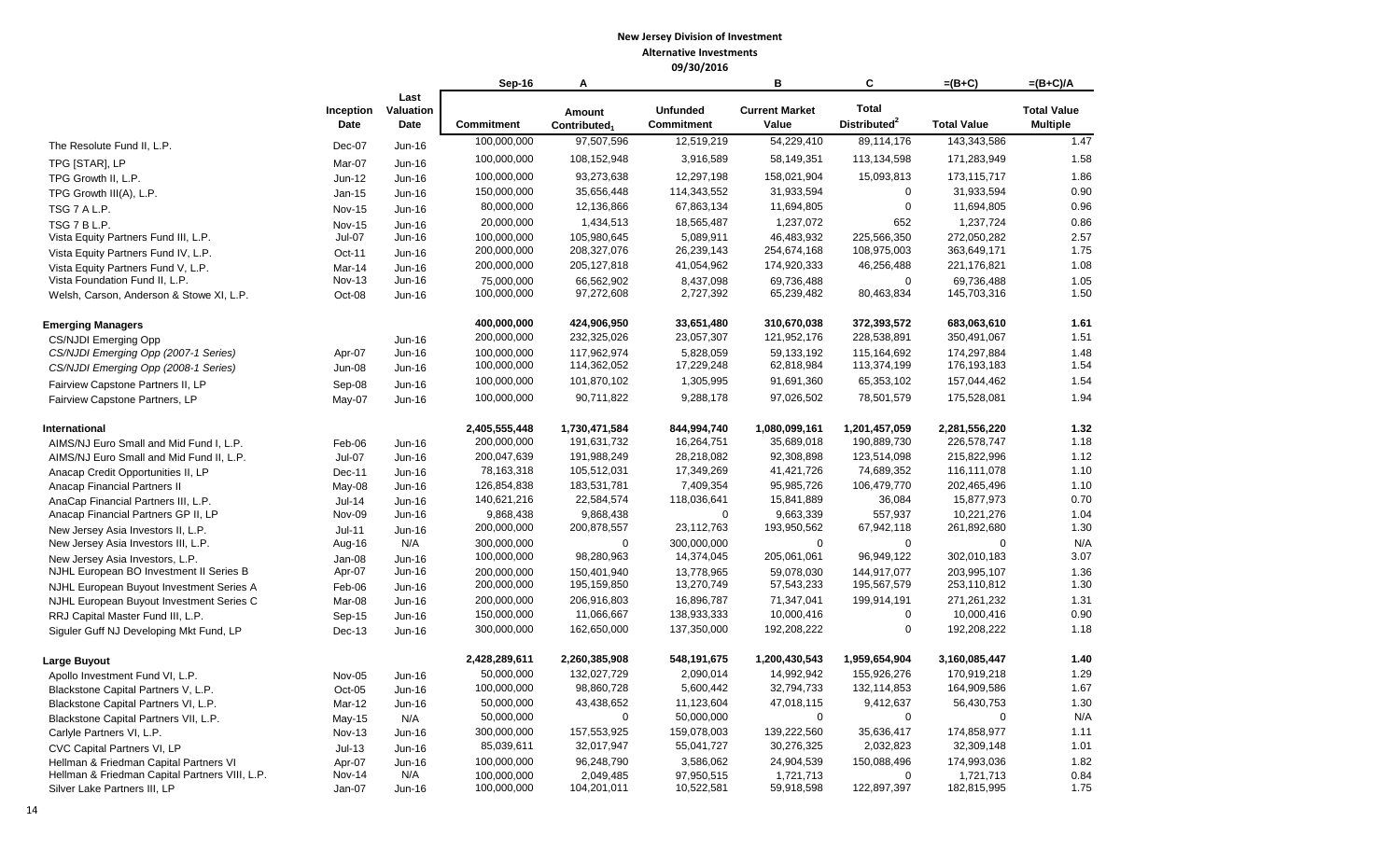|                                                                           |                   |                           | Sep-16                     | A                                  |                                      | B                              | C                                        | $=(B+C)$           | $=(B+C)/A$                            |
|---------------------------------------------------------------------------|-------------------|---------------------------|----------------------------|------------------------------------|--------------------------------------|--------------------------------|------------------------------------------|--------------------|---------------------------------------|
|                                                                           | Inception<br>Date | Last<br>Valuation<br>Date | <b>Commitment</b>          | Amount<br>Contributed <sub>1</sub> | <b>Unfunded</b><br><b>Commitment</b> | <b>Current Market</b><br>Value | <b>Total</b><br>Distributed <sup>2</sup> | <b>Total Value</b> | <b>Total Value</b><br><b>Multiple</b> |
| Silver Lake Partners IV                                                   | <b>Mar-13</b>     | Jun-16                    | 200,000,000                | 136,504,820                        | 83,944,623                           | 143,617,411                    | 31,930,090                               | 175,547,501        | 1.29                                  |
| TPG Partners V. L.P.                                                      | Sep-06            | Jun-16                    | 187,500,000                | 256,833,971                        | 16,636,663                           | 71,691,465                     | 247,005,118                              | 318,696,583        | 1.24                                  |
| TPG Partners VI, L.P.                                                     | May-08            | Jun-16                    | 180,000,000                | 291,015,851                        | 15,117,442                           | 114,076,630                    | 259,679,217                              | 373,755,846        | 1.28                                  |
|                                                                           |                   |                           | 200,000,000                | 200,000,000                        | $\mathbf 0$                          | 24,009,285                     | 326,803,848                              | 350,813,133        | 1.75                                  |
| Warburg Pincus Private Equity IX, LP                                      | Aug-05            | Jun-16                    |                            | 26,883,000                         | $\mathbf 0$                          | 4,476,804                      | 54,730,665                               | 59,207,469         | 2.20                                  |
| Warburg Pincus Private Equity VIII<br>Warburg Pincus Private Equity X, LP | Jun-06<br>Oct-07  | Jun-16<br>Jun-16          | 25,750,000<br>400,000,000  | 400,000,000                        | $\Omega$                             |                                | 373,073,767                              | 572,991,186        | 1.43                                  |
| Warburg Pincus Private Equity XI, LP                                      | May-12            | Jun-16                    | 300,000,000                | 282,750,000                        | 37,500,000                           | 199,917,419<br>291,792,004     | 58,323,300                               | 350,115,304        | 1.24                                  |
|                                                                           |                   |                           |                            |                                    |                                      |                                |                                          |                    |                                       |
| <b>Mezzanine Debt</b>                                                     |                   |                           | 535,000,000                | 557,684,055                        | 93,176,993                           | 137,417,319                    | 624,843,466                              | 762,260,786        | 1.37                                  |
| Audax Mezzanine Partners II                                               | Nov-06            | Jun-16                    | 50,000,000                 | 56,053,460                         | 2,113,231                            | 1,500,590                      | 69,039,360                               | 70,539,949         | 1.26                                  |
| Blackstone Mezzanine Partners II, LP                                      | Apr-06            | Jun-16                    | 45,000,000                 | 40,017,311                         | 7,804,361                            | 1,012,537                      | 57,751,003                               | 58,763,540         | 1.47                                  |
| Gleacher Mezzanine Fund II, LP                                            | Nov-06            | Jun-16                    | 40,000,000                 | 36,793,873                         | 3,281,214                            | 1,658,740                      | 45,802,981                               | 47,461,721         | 1.29                                  |
| GSO Capital Opportunities Fund II, LP                                     | Nov-11            | Jun-16                    | 150,000,000                | 130,438,580                        | 58,555,000                           | 79,135,265                     | 82,654,106                               | 161,789,371        | 1.24                                  |
| GSO Capital Opportunities Fund, L.P.                                      | $Jul-08$          | Jun-16                    | 100,000,000                | 120,218,859                        | 6,281,096                            | 7,065,514                      | 200,237,609                              | 207,303,123        | 1.72                                  |
| Newstone Capital Partners II, L.P.                                        | May-11            | Jun-16                    | 100,000,000                | 110,820,030                        | 13,108,322                           | 42,874,217                     | 91,253,843                               | 134,128,060        | 1.21                                  |
| Newstone Capital Partners, L.P.                                           | Feb-07            | Jun-16                    | 50,000,000                 | 63,341,942                         | 2,033,769                            | 4,170,455                      | 78,104,565                               | 82,275,020         | 1.30                                  |
| <b>Secondaries</b>                                                        |                   |                           | 279,847,090                | 275, 123, 453                      | 28,047,033                           | 83,587,914                     | 309,164,952                              | 392,752,866        | 1.43                                  |
| Lexington Capital Partners VI-B                                           | Jun-06            | Jun-16                    | 50,000,000                 | 50,705,969                         | 817,356                              | 13, 143, 173                   | 57,846,051                               | 70,989,224         | 1.40                                  |
| NB Sec Opps Offshore Fund II LP                                           | $Jul-08$          | Jun-16                    | 100,000,000                | 103.876.259                        | 15,348,562                           | 30.592.936                     | 124.134.511                              | 154.727.447        | 1.49                                  |
| Partners Group Secondary 2006 LP                                          | Sep-06            | Jun-16                    | 54,200,920                 | 53,008,507                         | 3,365,760                            | 11,085,004                     | 54,389,370                               | 65,474,374         | 1.24                                  |
| Partners Group Secondary 2008, L.P.                                       | Sep-08            | Jun-16                    | 75,646,170                 | 67,532,719                         | 8,515,355                            | 28,766,801                     | 72,795,019                               | 101,561,820        | 1.50                                  |
| <b>Small/Midsize Buyout</b>                                               |                   |                           | 650,000,000                | 706,617,486                        | 60,076,122                           | 389,693,433                    | 679,787,806                              | 1,069,481,239      | 1.51                                  |
| <b>CSFB/NJDI Investment Fund</b>                                          |                   | Jun-16                    | 650,000,000                | 706,617,486                        | 60,076,122                           | 389,693,433                    | 679,787,806                              | 1,069,481,239      | 1.51                                  |
| CSFB/NJDI Investment Fund 2005-1 Series                                   | <b>Nov-05</b>     | Jun-16                    | 200,000,000                | 223.375.328                        | 2,313,773                            | 97,819,832                     | 247.479.646                              | 345.299.478        | 1.55                                  |
| CSFB/NJDI Investment Fund 2006-1 Series                                   | Sep-06            | Jun-16                    | 250,000,000                | 285,056,393                        | 13,872,359                           | 150,266,454                    | 291,752,728                              | 442,019,183        | 1.55                                  |
| CSFB/NJDI Investment Fund 2008-1 Series                                   | <b>Jun-08</b>     | Jun-16                    | 200,000,000                | 198,185,764                        | 43,889,990                           | 141,607,146                    | 140,555,432                              | 282, 162, 578      | 1.42                                  |
| <b>Special Situations</b>                                                 |                   |                           | 330,000,000                | 373,343,329                        | 203,273,070                          | 278,904,184                    | 276,354,909                              | 555,259,093        | 1.49                                  |
| Blackstone TOP Fund-A, L.P.                                               | Jan-12            | Jun-16                    | 330,000,000                | 373,343,329                        | 203,273,070                          | 278,904,184                    | 276,354,909                              | 555,259,093        | 1.49                                  |
| <b>Venture Capital</b>                                                    |                   |                           | 365,000,000                | 308,016,979                        | 86,358,023                           | 293,915,673                    | 158,568,840                              | 452,484,514        | 1.47                                  |
| JP Morgan Direct/Pooled VC Instit III                                     | Jun-06            | Jun-16                    | 50,000,000                 | 49,294,107                         | 705,893                              | 45,295,421                     | 35,297,973                               | 80,593,394         | 1.63                                  |
| JP Morgan Direct VC Institutional III                                     |                   | Dec-15                    | 600,000                    | 394,650                            | 205,350                              | $\mathbf 0$                    | 324,423                                  | 324,423            | 0.82                                  |
| JP Morgan Pooled VC Institutional III                                     |                   | Jun-16                    | 49,400,000                 | 48,899,457                         | 500,543                              | 45,295,421                     | 34,973,550                               | 80,268,971         | 1.64                                  |
| Khosla Venutres IV, L.P.                                                  | $Jan-12$          | Jun-16                    | 25,000,000                 | 23,500,000                         | 1,500,000                            | 33,632,204                     | 2.389.780                                | 36,021,984         | 1.53                                  |
| NB Crossroads Fund XVIII                                                  | Nov-06            | Jun-16                    | 50,000,000                 | 42,000,000                         | 37,375,002                           | 33,866,035                     | 40,700,562                               | 74,566,597         | 1.78                                  |
| NB/NJ Custom Investment Fund                                              | Aug-07            | Jun-16                    |                            | 91,596,190                         | 8,403,810                            | 76,890,074                     | 75,453,666                               | 152,343,740        | 1.66                                  |
| TCV VIII, L.P.                                                            | Jan-14            | Jun-16                    | 100,000,000<br>100,000,000 | 68,861,370                         | 31,138,630                           | 72,195,525                     | 4,726,859                                | 76,922,384         | 1.12                                  |
| Tenaya Capital VI, L.P.                                                   | $Jul-12$          | Jun-16                    | 40,000,000                 | 32,765,312                         | 7,234,688                            | 32,036,415                     | $\Omega$                                 | 32,036,415         | 0.98                                  |
| <b>Private Equity Subtotal</b>                                            |                   |                           |                            |                                    |                                      |                                |                                          |                    |                                       |
|                                                                           |                   |                           | 14.176.159.456             | 11.529.385.624                     | 4.330.953.332                        | 7.281.637.784                  | 9.341.413.938                            | 16.623.051.723     | 1.44                                  |
| <b>Debt</b>                                                               |                   |                           | 1,556,875,474              | 1,146,032,969                      | 445,697,319                          | 464,621,387                    | 1,133,167,868                            | 1,597,789,255      | 1.39                                  |
| Blackstone RE Debt Strategies III, L.P.                                   | Jun-16            | N/A                       | 100,000,000                | 0                                  | 100,000,000                          | $\mathbf 0$                    | $\mathbf 0$                              | $\mathbf 0$        | N/A                                   |
| CT High Grade Partners II, LLC                                            | May-08            | Jun-16                    | 664,065,200                | 572,861,303                        | 108,661,385                          | 175,957,191                    | 631,255,328                              | 807,212,519        | 1.41                                  |
| Lone Star Fund VII (U.S.) LP                                              | May-11            | Jun-16                    | 300,000,000                | 283,944,335                        | 18,490,651                           | 43,737,957                     | 468,059,262                              | 511,797,219        | 1.80                                  |
| M&G Real Estate Debt Fund II. LP                                          | $Jul-13$          | Jun-16                    | 109,133,668                | 76,063,143                         | 37,665,276                           | 58,755,156                     | 14,074,826                               | 72,829,982         | 0.96                                  |
| M&G Real Estate Debt Fund III, LP                                         | $Jul-13$          | Jun-16                    | 183,676,607                | 153,467,825                        | 40,576,371                           | 122,026,989                    | 19,355,586                               | 141,382,575        | 0.92                                  |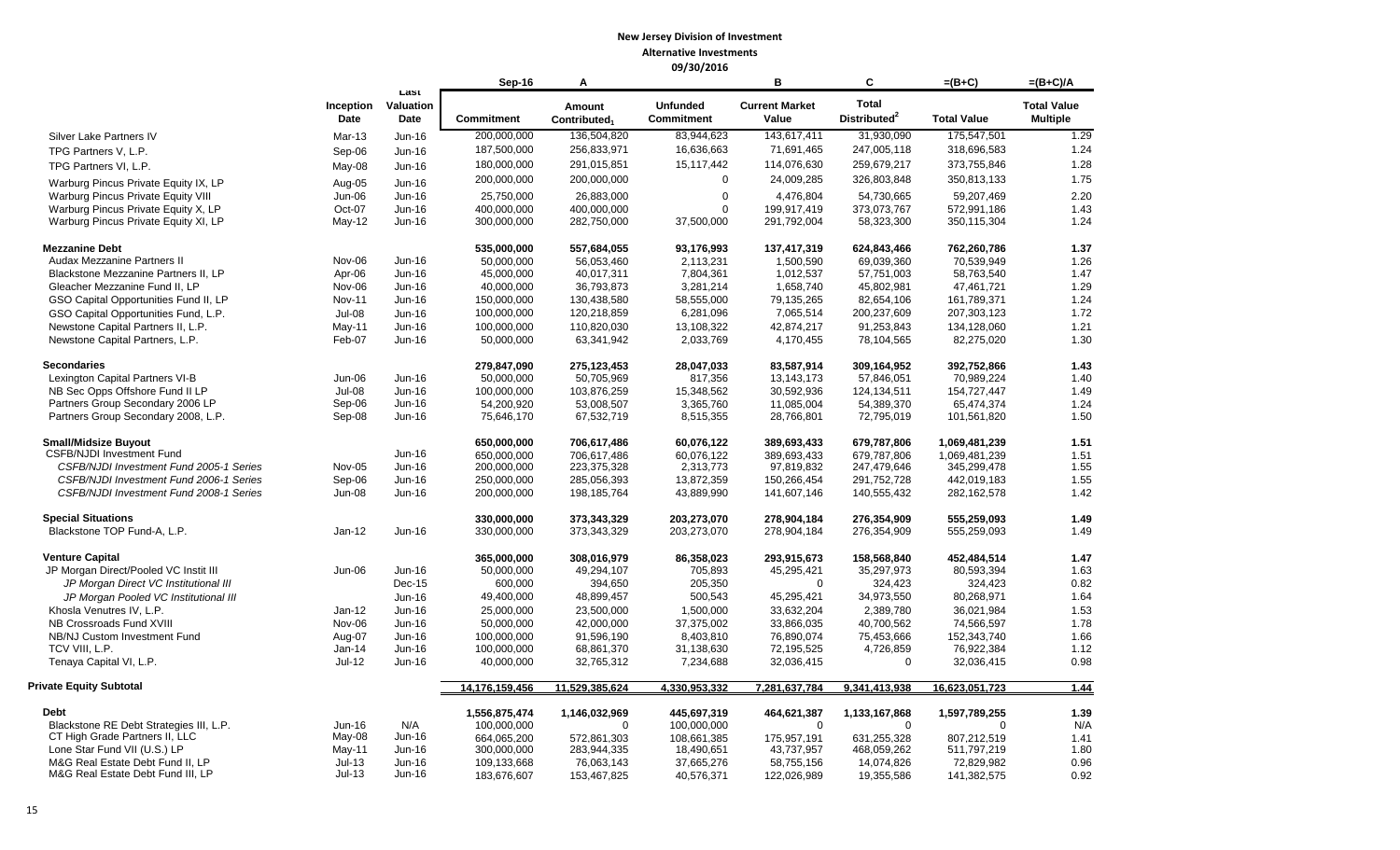**09/30/2016**

|                                           |               |               | Sep-16            | А                        |                   | в                     | C                        | $=(B+C)$           | $=(B+C)/A$         |
|-------------------------------------------|---------------|---------------|-------------------|--------------------------|-------------------|-----------------------|--------------------------|--------------------|--------------------|
|                                           |               | Last          |                   |                          |                   |                       |                          |                    |                    |
|                                           | Inception     | Valuation     |                   | Amount                   | <b>Unfunded</b>   | <b>Current Market</b> | <b>Total</b>             |                    | <b>Total Value</b> |
|                                           | Date          | Date          | <b>Commitment</b> | Contributed <sub>1</sub> | <b>Commitment</b> | Value                 | Distributed <sup>2</sup> | <b>Total Value</b> | <b>Multiple</b>    |
| Och-Ziff RE Credit Parallel Fund B, L.P   | $May-16$      | Jun-16        | 100,000,000       | 13,636,445               | 86,363,555        | 13,636,445            | $\mathbf 0$              | 13,636,445         | 1.00               |
| True North Real Estate Fund III, LP       | Sep-14        | Jun-16        | 100,000,000       | 46,059,919               | 53,940,081        | 50,507,649            | 422,866                  | 50,930,515         | 1.11               |
|                                           |               |               |                   |                          |                   |                       |                          |                    |                    |
| Equity                                    |               |               | 5,532,706,212     | 3,889,087,371            | 2,127,128,418     | 2,802,112,188         | 2,573,958,115            | 5,376,070,303      | 1.38               |
| ARA Asia Dragon Limited                   | Sep-07        | Jun-16        | 100,000,000       | 92,842,000               | 7,158,000         | 109,904               | 118,865,731              | 118,975,635        | 1.28               |
| Blackstone Property Global - NJ           | Oct-15        | Jun-16        | 150,000,000       | 69,146,735               | 80,853,265        | 66,734,482            | 1,186,955                | 67,921,437         | 0.98               |
| Blackstone Property Partners L.P.         | Jun-15        | Jun-16        | 50,000,000        | 50,000,000               | $\Omega$          | 53,377,200            | 2,284,614                | 55,661,814         | 1.11               |
| Blackstone Real Estate Partners Asia LP   | $Jun-13$      | Jun-16        | 500,000,000       | 276,355,336              | 261,085,134       | 313,372,354           | 62,005,438               | 375, 377, 792      | 1.36               |
| <b>Blackstone Real Estate V</b>           | Feb-06        | Jun-16        | 75,000,000        | 78,353,336               | 3,130,539         | 33,803,699            | 122,834,633              | 156,638,333        | 2.00               |
| <b>Blackstone Real Estate VI</b>          | Feb-07        | Jun-16        | 100,000,000       | 99,401,438               | 4,907,906         | 53,445,022            | 159,647,153              | 213,092,175        | 2.14               |
| Blackstone Real Estate Partners VI, Sec   | <b>Nov-11</b> | Jun-16        | 43,624,688        | 40,000,081               | 2,141,059         | 15,177,600            | 66,562,636               | 81,740,236         | 2.04               |
| <b>Blackstone Real Estate VII</b>         | Dec-11        | Jun-16        | 300,000,000       | 334,091,898              | 53,371,571        | 280,822,298           | 243,053,788              | 523,876,086        | 1.57               |
| <b>Blackstone Real Estate VIII</b>        | Jan-15        | <b>Jun-16</b> | 100,000,000       | 38,184,406               | 64,361,621        | 39,838,718            | 3,142,332                | 42,981,050         | 1.13               |
| Blackstone TOP Fund - A (RE) L.P.         | Jan-15        | Jun-16        | 75,000,000        | 3.403.929                | 71.596.071        | 3,457,640             | $\Omega$                 | 3,457,640          | 1.02               |
| Carlyle Realty Partners V LP              | Feb-07        | Jun-16        | 100,000,000       | 122,742,600              | 22,102,319        | 31, 171, 671          | 140,932,884              | 172,104,555        | 1.40               |
| Exeter - Core Industrial Venture Fund     | Apr-12        | Jun-16        | 200,000,000       | 182,630,250              | 17,369,750        | 9,195,451             | 268,059,072              | 277,254,523        | 1.52               |
| Exeter Core Industrial Club Fund II, L.P. | Aug-16        | N/A           | 100,000,000       | 16,903,509               | 83,096,491        | 16,903,509            | $\Omega$                 | 16,903,509         | 1.00               |
| Hammes Partners II. L.P.                  | Mar-14        | Jun-16        | 100,000,000       | 47,499,123               | 52,500,877        | 44,535,985            | 4,675,885                | 49,211,870         | 1.04               |
| Heitman America Real Estate Trust, L.P.   | Jan-07        | Jun-16        | 100,000,000       | 100,000,000              | $\Omega$          | 135,549,850           | 37,411,526               | 172,961,376        | 1.73               |
| KSL Capital Partners IV-A, L.P.           | Jul-15        | Jun-16        | 100,000,000       | 5,449,033                | 94,550,967        | 3,974,607             | $\Omega$                 | 3,974,607          | 0.73               |
| Lone Star Real Estate Fund II (U.S.) LP   | May-11        | Jun-16        | 100,000,000       | 88,609,832               | 11,390,168        | 17,526,008            | 116,338,866              | 133,864,875        | 1.51               |
| Lubert Adler Real Estate Fund VI-B        | Feb-11        | Jun-16        | 100,000,000       | 95,000,000               | 16,614,909        | 39,317,537            | 129,686,758              | 169,004,295        | 1.78               |
| Meyer Bergman Euro Retail Partners II-TE  | $Jul-14$      | Jun-16        | 59,022,081        | 54,405,076               | 4,617,005         | 59,592,547            | $\mathbf 0$              | 59,592,547         | 1.10               |
| NJDOI/GMAM Core Plus RE Investment        | May-08        | Jun-16        | 81,500,000        | 70,518,106               | 19,852,540        | 22,554,068            | 94,019,483               | 116,573,551        | 1.65               |
| NJDOI/GMAM Opp RE Investment Program      | May-08        | Jun-16        | 25,000,000        | 16,761,212               | 8,238,788         | 10,367,398            | 19,176,348               | 29,543,746         | 1.76               |
| Northwood Real Estate Co-Invest           | $Dec-12$      | Jun-16        | 75,000,000        | 36,123,590               | 66,995,713        | 21,337,730            | 28,119,303               | 49,457,033         | 1.37               |
| Northwood RE Partners L.P., (Series III)  | Dec-12        | Jun-16        | 75,000,000        | 69,542,943               | 32,269,546        | 65,273,748            | 26,820,765               | 92,094,513         | 1.32               |
| Northwood RE Partners L.P., (Series IV)   | <b>Nov-13</b> | Jun-16        | 200,000,000       | 161,368,841              | 94,336,085        | 135,343,104           | 55,704,926               | 191,048,030        | 1.18               |
| OZNJ Real Estate Opportunities, LP        | Mar-13        | Aug-16        | 200,000,000       | 99,893,585               | 112,357,640       | 94,700,679            | 12.251.225               | 106,951,904        | 1.07               |
| Och-Ziff Real Estate Fund III, LP         | Aug-14        | Jun-16        | 100,000,000       | 28,753,839               | 72,504,161        | 29,294,800            | 1,478,000                | 30,772,800         | 1.07               |
| Perella Weinberg Real Estate Fund II LP   | $Jul-13$      | Jun-16        | 89,088,089        | 49,247,811               | 39,840,278        | 39,165,135            | 13,933,550               | 53,098,685         | 1.08               |
| Perella Weinberg Real Estate Fund III LP  | <b>Nov-15</b> | N/A           | 101,142,004       | $\Omega$                 | 101,142,004       | $\Omega$              | $\Omega$                 | $\Omega$           | N/A                |
| <b>Prime Property Fund</b>                | Aug-07        | Jun-16        | 130,000,000       | 150,000,000              | $\Omega$          | 112,766,214           | 72,306,363               | 185,072,576        | 1.23               |
| PRISA II                                  | <b>Jun-07</b> | Jun-16        | 60,000,000        | 100,000,000              | $\Omega$          | 62,883,289            | 55,158,620               | 118,041,909        | 1.18               |
| PRISA Real Estate Separate Account        | Dec-06        | Jun-16        | 265,000,000       | 300,000,000              | $\Omega$          | 219,215,028           | 145,083,634              | 364,298,662        | 1.21               |
| Prologis European Properties Fund II      | Sep-13        | Jun-16        | 183,329,350       | 183,329,350              | $\Omega$          | 194, 161, 550         | 32,294,013               | 226,455,562        | 1.24               |
| RE Capital Asia Partners III, L.P.        | Aug-12        | Jun-16        | 80,000,000        | 64.434.380               | 21.175.507        | 36,245,830            | 45.683.369               | 81,929,199         | 1.27               |
| RE Capital Asia Partners IV, L.P.         | Dec-14        | $Jun-16$      | 100,000,000       | 35,299,847               | 64,700,153        | 32,711,457            | 697,145                  | 33,408,602         | 0.95               |
| <b>TGM Apartment Partners</b>             | Aug-15        | Jun-16        | 300,000,000       | 94,471,890               | 205,528,110       | 93,117,824            | 838,310                  | 93,956,134         | 0.99               |
| TPG Real Estate Partners II, L.P.         | Sep-15        | Jun-16        | 125,000,000       | 38,020,960               | 92,461,478        | 30,997,541            | 20,543,605               | 51,541,146         | 1.36               |
| TPG/NJ (RE) Partnership, LP               | Feb-13        | Jun-16        | 225,000,000       | 134,880,242              | 117,879,105       | 157,643,333           | 51,849,226               | 209,492,559        | 1.55               |
| Tucker Development/Acquisition Fund       | Oct-07        | Jun-16        | 50,000,000        | 50,000,000               | $\Omega$          | 45,012,000            | $\Omega$                 | 45,012,000         | 0.90               |
| Warburg Pincus Real Estate Fund I         | Sep-06        | Jun-16        | 100,000,000       | 95,833,333               | $\Omega$          | 37,687,518            | 108,055,167              | 145,742,684        | 1.52               |
| Westbrook Real Estate Fund VIII           | Feb-08        | Jun-16        | 100,000,000       | 110,980,414              | $\mathbf 0$       | 19,966,000            | 135,616,521              | 155,582,521        | 1.40               |
| Westbrook VII                             | $Jan-07$      | Jun-16        | 40,000,000        | 40,000,000               | $\Omega$          | 14, 154, 259          | 38,472,731               | 52,626,990         | 1.32               |
| Wheelock SREF NJ CO-Invest Feeder, LP     | <b>Nov-12</b> | N/A           | 50,000,000        | 26,305                   | 49,973,695        | $\mathbf 0$           | $\mathbf 0$              | $\mathbf 0$        | N/A                |
| Wheelock Street Real Estate Fund, L.P.    | Dec-11        | Jun-16        | 100,000,000       | 96,274,787               | 18,620,096        | 37,368,681            | 133,954,243              | 171,322,924        | 1.78               |
| Wheelock Street Real Estate Fund II, L.P. | Apr-14        | Jun-16        | 125,000,000       | 68,307,355               | 58,405,867        | 72,238,918            | 5,213,301                | 77,452,219         | 1.13               |
| Wheelock Street Real Estate Fund V, L.P   | Aug-16        | N/A           | 100,000,000       | $\Omega$                 | 100,000,000       | $\Omega$              | $\Omega$                 | $\Omega$           | N/A                |
| Real Estate Subtotal                      |               |               | 7,089,581,686     | 5,035,120,340            | 2,572,825,737     | 3,266,733,574         | 3,707,125,983            | 6,973,859,558      | 1.39               |

16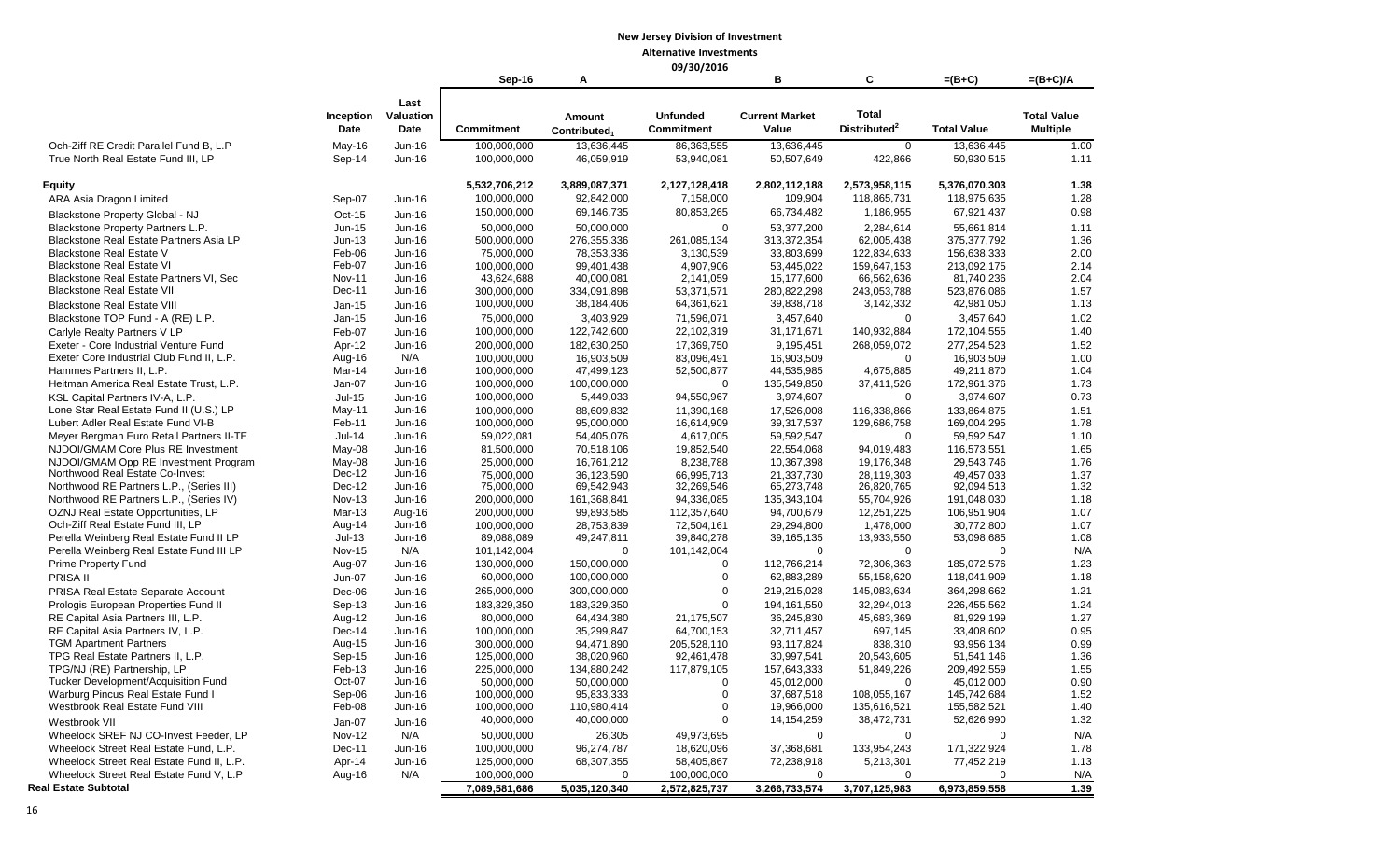|                                              |               |           | Sep-16            | A                        |                   | B                     | C                        | $=(B+C)$           | $=(B+C)/A$         |
|----------------------------------------------|---------------|-----------|-------------------|--------------------------|-------------------|-----------------------|--------------------------|--------------------|--------------------|
|                                              |               | Last      |                   |                          |                   |                       |                          |                    |                    |
|                                              | Inception     | Valuation |                   | Amount                   | <b>Unfunded</b>   | <b>Current Market</b> | <b>Total</b>             |                    | <b>Total Value</b> |
|                                              | Date          | Date      | <b>Commitment</b> | Contributed <sub>1</sub> | <b>Commitment</b> | Value                 | Distributed <sup>2</sup> | <b>Total Value</b> | <b>Multiple</b>    |
| <b>Absolute Return</b>                       |               |           | 810.000.000       | 765,000,000              | 45,000,000        | 710,114,015           | 75.000.000               | 785.114.015        | 1.03               |
| Brevan Howard Fund Limited                   | Nov-11        | Aug-16    | 300,000,000       | 300,000,000              | $\mathbf 0$       | 248,406,750           | 50,000,000               | 298,406,750        | 0.99               |
| Iquazu Partners, L.P.                        | $Dec-13$      | Aug-16    | 150,000,000       | 105,000,000              | 45,000,000        | 121,510,410           | $\mathbf 0$              | 121,510,410        | 1.16               |
| MKP Opportunity Partners, L.P.               | Sep-12        | Aug-16    | 360,000,000       | 360,000,000              | $\Omega$          | 340,196,855           | 25,000,000               | 365,196,855        | 1.01               |
| <b>Credit</b>                                |               |           | 2,050,000,000     | 1,914,801,980            | 135,198,020       | 1,817,207,043         | 470,861,960              | 2,288,069,003      | 1.19               |
| Canyon Value Realization Fund                | Jun-07        | Aug-16    | 75,000,000        | 75,000,000               | $\Omega$          | 133,767,300           | $\mathbf 0$              | 133,767,300        | 1.78               |
| Canvon Balanced Fund                         | $Jul-11$      | Aug-16    | 125,000,000       | 125,000,000              | $\mathbf 0$       | 178.938.288           | 1.070.704                | 180,008,992        | 1.44               |
| Claren Road Credit Master Fund, Ltd.         | $Jun-12$      | Aug-16    | 250,000,000       | 250,000,000              | $\Omega$          | 30,969,495            | 185,644,727              | 216,614,222        | 0.87               |
| Chatham Fund, LP                             | Dec-14        | Aug-16    | 300,000,000       | 300,000,000              | $\Omega$          | 378,344,100           | 0                        | 378,344,100        | 1.26               |
| GSO Credit Partners - A, L.P.                | <b>Mar-12</b> | Aug-16    | 600,000,000       | 475.000.000              | 125,000,000       | 658.964.175           | $\mathbf 0$              | 658,964,175        | 1.39               |
| GSO Special Situations Fund, L.P.            | Feb-12        | $Jul-16$  | 100,000,000       | 100,000,000              | $\Omega$          | 122,974,700           | $\Omega$                 | 122,974,700        | 1.23               |
| Lazard Rathmore Fund, Ltd.                   | Aug-12        | Jun-16    | 150,000,000       | 150,000,000              | $\Omega$          | $\mathbf 0$           | 156,528,175              | 156,528,175        | 1.04               |
| Regiment Capital Ltd. Fund                   | Dec-11        | Aug-16    | 150,000,000       | 150.000.000              | $\Omega$          | 5,268,886             | 127,618,354              | 132,887,240        | 0.89               |
| Solus Opportunities Fund 3, LP               | Apr-14        | Aug-16    | 300,000,000       | 289,801,980              | 10,198,020        | 307,980,099           | $\Omega$                 | 307,980,099        | 1.06               |
| <b>Distressed</b>                            |               |           | 350,000,000       | 450,000,000              | $\bf{0}$          | 245,523,737           | 406,374,000              | 651,897,737        | 1.45               |
| Centerbridge Credit Partners                 | Oct-07        | Aug-16    | 200,000,000       | 200,000,000              | $\Omega$          | 222,359,898           | 79.821.201               | 302.181.099        | 1.51               |
| <b>King Street Capital</b>                   | Feb-07        | $Jul-16$  | 150,000,000       | 150,000,000              | 0                 | 19,453,856            | 224,984,745              | 244,438,601        | 1.63               |
| Marathon Special Opp Fund, LTD               | Jul-08        | Aug-16    | $\mathbf 0$       | 100,000,000              | $\Omega$          | 3,709,983             | 101,568,054              | 105,278,037        | 1.05               |
| <b>Equity Long/ Short</b>                    |               |           | 1,275,000,000     | 1,000,314,183            | 275,123,621       | 879,980,776           | 346.051,265              | 1,226,032,041      | 1.23               |
| Bay Pond Partners, L.P.                      | Apr-12        | Aug-16    | 200.000.000       | 200.000.000              | $\mathbf 0$       | 168.603.750           | 50,000,000               | 218.603.750        | 1.09               |
| Cadian Fund, L.P.                            | $May-12$      | Aug-16    | 100,000,000       | 100,000,000              | $\Omega$          | 114,395,100           | $\Omega$                 | 114,395,100        | 1.14               |
| Omega Overseas Partners Ltd. Class-B         | $Jan-07$      | Aug-16    | 225,000,000       | 150,000,000              | 75,000,000        | 68.133.048            | 144,000,000              | 212,133,048        | 1.41               |
| Scopia PX, LLC                               | $Jan-13$      | Aug-16    | 250,000,000       | 250,000,000              | $\Omega$          | 264,364,000           | $\Omega$                 | 264,364,000        | 1.06               |
| ValueAct Capital Partners II, L.P.           | <b>Nov-11</b> | Aug-16    | 150,000,000       | 150,000,000              | $\Omega$          | 258,052,650           | $\Omega$                 | 258,052,650        | 1.72               |
| ValueAct Co-Invest International LP          | $Jun-13$      | Aug-16    | 200,000,000       | 50,314,183               | 150,123,621       | 213,114               | 36,017,316               | 36,230,430         | 0.72               |
| Visium Balanced Offshore Fund, Ltd           | Aug-12        | Jul-16    | 150,000,000       | 100,000,000              | 50,000,000        | 6,219,114             | 116,033,948              | 122,253,063        | 1.22               |
| <b>Event Driven</b>                          |               |           | 1,400,000,000     | 1,531,561,602            | 217,519,944       | 1,370,385,155         | 540,023,861              | 1,910,409,016      | 1.25               |
| Cevian Capital II, L.P.                      | Apr-12        | Aug-16    | 150,000,000       | 150,000,000              | $\Omega$          | 193,450,350           | $\Omega$                 | 193,450,350        | 1.29               |
| Davidson Kempner Institutional Partners, L.P | Dec-06        | Aug-16    | 150,000,000       | 150,000,000              | $\mathbf 0$       | 242,272,050           | $\mathbf 0$              | 242,272,050        | 1.62               |
| Elliott Associates, L.P.                     | Apr-12        | Jun-16    | 200,000,000       | 200,000,000              | $\Omega$          | 227,151,600           | $\Omega$                 | 227, 151, 600      | 1.14               |
| JANA Strategic Investment Fund II, LP        | $Jun-13$      | Aug-16    | 300,000,000       | 431,561,602              | 217,519,944       | 91,145,317            | 342,225,591              | 433,370,908        | 1.00               |
| Pershing Square LP                           | Apr-10        | Aug-16    | 200,000,000       | 200,000,000              | $\Omega$          | 124,158,581           | 162,562,796              | 286,721,377        | 1.43               |
| Starboard Leaders Fund LP                    | Mar-14        | Aug-16    | 125,000,000       | 125,000,000              | $\mathbf 0$       | 134,602,875           | $\mathbf 0$              | 134,602,875        | 1.08               |
| Starboard Value and Opportunity LP           | Mar-14        | Aug-16    | 75,000,000        | 75.000.000               | $\Omega$          | 89.161.575            | $\Omega$                 | 89,161,575         | 1.19               |
| Third Point Offshore Fund, LTD.              | Apr-11        | Aug-16    | 100,000,000       | 100,000,000              | $\Omega$          | 143,386,532           | 10,235,474               | 153,622,006        | 1.54               |
| York Capital Management, LP                  | Feb-07        | Aug-16    | 100,000,000       | 100,000,000              | $\Omega$          | 125,056,275           | 25,000,000               | 150,056,275        | 1.50               |
| <b>Fund of Funds</b>                         |               |           | 2,210,000,000     | 2,151,258,928            | 58,741,072        | 2,327,781,893         | 474,786,928              | 2,802,568,821      | 1.30               |
| AIMS/NJ Multi-Strategy Portfolio, LLC        | Aug-06        | Aug-16    | 550,000,000       | 550,000,000              | $\mathbf 0$       | 763,444,602           | $\mathbf 0$              | 763,444,602        | 1.39               |
| Arden Garden State NJ Fund LP.               | Jun-06        | Aug-16    | 500,000,000       | 500,000,000              | $\Omega$          | 294,080,370           | 259,804,258              | 553,884,628        | 1.11               |
| Protege Partners, LP                         | Jun-07        | Aug-16    | 150,000,000       | 150,000,000              | $\Omega$          | 106,793,962           | 79,000,000               | 185,793,962        | 1.24               |
| Woodley Park NJ, L.P.                        | Aug-06        | $Jul-16$  | 810,000,000       | 751,258,928              | 58,741,072        | 1,074,272,868         | 29.590.586               | 1,103,863,454      | 1.47               |
| Reservoir Strategic Partners Fund, LP        | $Jul-11$      | Aug-16    | 200,000,000       | 200,000,000              | $\Omega$          | 89,190,090            | 106,392,084              | 195,582,174        | 0.98               |
| <b>Global Macro</b>                          |               |           | 550,000,000       | 550,000,000              | 0                 | 606,238,325           | 25,000,000               | 631,238,325        | 1.15               |
| Lynx Common (Bermuda) Ltd.                   | Mar-11        | Aug-16    | 200,000,000       | 200,000,000              | $\Omega$          | 208,110,525           | 25,000,000               | 233,110,525        | 1.17               |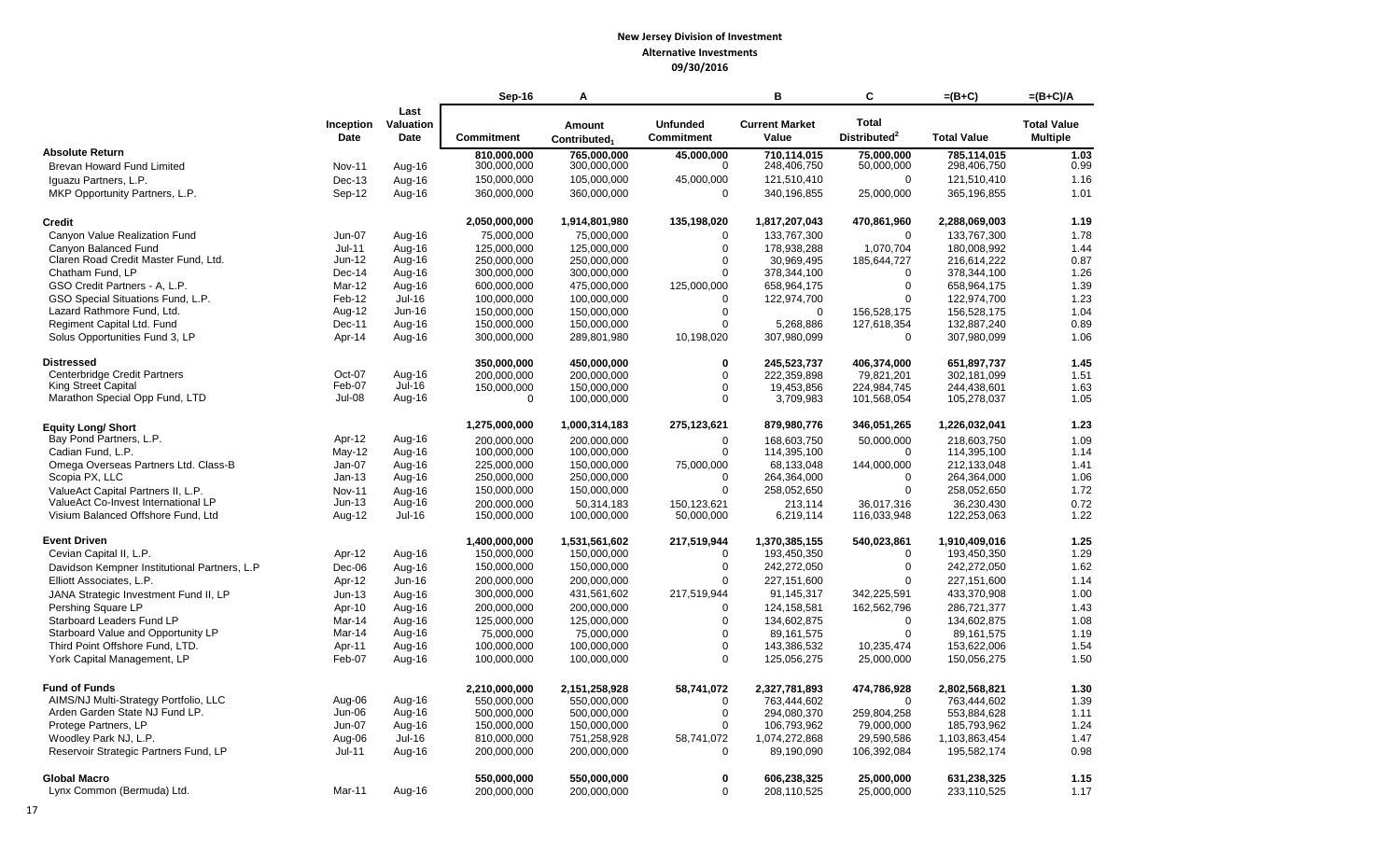|                                                                                                                                                                                                                                                                                                                                                                                                                                                                                                                                                                                                       |                                                                                                                                                                                          |                                                                                                                                                                              | Sep-16                                                                                                                                                                                                                                                  | Α                                                                                                                                                                                                                                                 |                                                                                                                                                                                                                          | в                                                                                                                                                                                                                                          | C                                                                                                                                                                                                                         | $=(B+C)$                                                                                                                                                                                                                                        | $=(B+C)/A$                                                                                                                           |
|-------------------------------------------------------------------------------------------------------------------------------------------------------------------------------------------------------------------------------------------------------------------------------------------------------------------------------------------------------------------------------------------------------------------------------------------------------------------------------------------------------------------------------------------------------------------------------------------------------|------------------------------------------------------------------------------------------------------------------------------------------------------------------------------------------|------------------------------------------------------------------------------------------------------------------------------------------------------------------------------|---------------------------------------------------------------------------------------------------------------------------------------------------------------------------------------------------------------------------------------------------------|---------------------------------------------------------------------------------------------------------------------------------------------------------------------------------------------------------------------------------------------------|--------------------------------------------------------------------------------------------------------------------------------------------------------------------------------------------------------------------------|--------------------------------------------------------------------------------------------------------------------------------------------------------------------------------------------------------------------------------------------|---------------------------------------------------------------------------------------------------------------------------------------------------------------------------------------------------------------------------|-------------------------------------------------------------------------------------------------------------------------------------------------------------------------------------------------------------------------------------------------|--------------------------------------------------------------------------------------------------------------------------------------|
|                                                                                                                                                                                                                                                                                                                                                                                                                                                                                                                                                                                                       | Inception<br>Date                                                                                                                                                                        | Last<br>Valuation<br><b>Date</b>                                                                                                                                             | Commitment                                                                                                                                                                                                                                              | Amount<br>Contributed <sub>1</sub>                                                                                                                                                                                                                | <b>Unfunded</b><br><b>Commitment</b>                                                                                                                                                                                     | <b>Current Market</b><br>Value                                                                                                                                                                                                             | <b>Total</b><br>Distributed <sup>2</sup>                                                                                                                                                                                  | <b>Total Value</b>                                                                                                                                                                                                                              | <b>Total Value</b><br><b>Multiple</b>                                                                                                |
| <b>Winton Futures Fund</b>                                                                                                                                                                                                                                                                                                                                                                                                                                                                                                                                                                            | $Jan-11$                                                                                                                                                                                 | Aug-16                                                                                                                                                                       | 350,000,000                                                                                                                                                                                                                                             | 350,000,000                                                                                                                                                                                                                                       | $\mathbf{0}$                                                                                                                                                                                                             | 398,127,800                                                                                                                                                                                                                                | $\mathbf 0$                                                                                                                                                                                                               | 398,127,800                                                                                                                                                                                                                                     | 1.14                                                                                                                                 |
| <b>Multi-Strategy</b><br>AG Garden Partners, LP<br>Farallon Capital Inst. Partners, L.P.<br>Laurion Capital Global Markets Fund<br>Laurion Capital Ltd.<br>OZ Domestic Partners II. Ltd.                                                                                                                                                                                                                                                                                                                                                                                                              | Mar-06<br>Jun-07<br>Sep-15<br>$Jul-15$<br>Jun-06                                                                                                                                         | Aug-16<br>Aug-16<br>N/A<br>Aug-16<br>Aug-16                                                                                                                                  | 500,000,000<br>$\Omega$<br>150,000,000<br>100,000,000<br>100,000,000<br>150,000,000                                                                                                                                                                     | 650,000,000<br>150,000,000<br>150,000,000<br>100,000,000<br>100,000,000<br>150,000,000                                                                                                                                                            | $\bf{0}$<br>$\Omega$<br>$\Omega$<br>$\Omega$<br>$\Omega$<br>$\Omega$                                                                                                                                                     | 305,444,966<br>2,922,701<br>6,753,415<br>$\mathbf 0$<br>100,617,200<br>195,151,650                                                                                                                                                         | 487.760.576<br>158,608,000<br>160,416,449<br>93,736,127<br>$\Omega$<br>75,000,000                                                                                                                                         | 793,205,542<br>161,530,701<br>167,169,864<br>93,736,127<br>100,617,200<br>270,151,650                                                                                                                                                           | 1.22<br>1.08<br>1.11<br>0.94<br>1.01<br>1.80                                                                                         |
| <b>Hedge Fund Subtotal</b>                                                                                                                                                                                                                                                                                                                                                                                                                                                                                                                                                                            |                                                                                                                                                                                          |                                                                                                                                                                              | 9,145,000,000                                                                                                                                                                                                                                           | 9,012,936,693                                                                                                                                                                                                                                     | 731,582,657                                                                                                                                                                                                              | 8,262,675,910                                                                                                                                                                                                                              | 2,825,858,589                                                                                                                                                                                                             | 11,088,534,499                                                                                                                                                                                                                                  | 1.23                                                                                                                                 |
| Aether Real Assets III Surplus, LP<br>Aether Real Assets III, LP<br>Blackstone Energy Partners, L.P.<br>Blackstone Energy Partners II, L.P.<br><b>Blackstone Resources Select Fund</b><br>Blackstone TOP Fund - A, L.P.<br>Brookfield Capital Partners IV, L.P.<br>BX NJ Co-Invest, L.P.<br>Gresham Commodity Fund (ETAP)<br>Gresham Commodity Fund (TAP)<br>GSO Energy Partners - A, L.P.<br>Hitecvision VII, L.P.<br>NJ/HV Resource Opportunities, L.P.<br>OZ Energy Partners Parallel B, L.P.<br>OZNJ Real Asset Opportunities, LP<br>RC Woodley Park, LP<br><b>Sheridan Production Partners I</b> | <b>Nov-13</b><br><b>Nov-13</b><br>Mar-12<br>May-15<br>Aug-11<br>$Jul-12$<br>May-16<br>Aug-12<br>Feb-08<br>Nov-07<br>Mar-12<br>Apr-14<br>Jun-15<br>May-16<br>Mar-13<br>$May-11$<br>Aug-07 | $Jun-16$<br>Jun-16<br>Jun-16<br>Jun-16<br>Aug-16<br>Jun-16<br>Jun-16<br>$Jun-16$<br>Aug-16<br>Aug-16<br>Jun-16<br>$Jun-16$<br>Jun-16<br>Jun-16<br>Aug-16<br>Jul-16<br>Jun-16 | 100,000,000<br>30,000,000<br>150,000,000<br>80,000,000<br>250,000,000<br>620,093,499<br>150,000,000<br>21,163,690<br>200,000,000<br>200,000,000<br>650,000,000<br>100,000,000<br>150,000,000<br>100,000,000<br>200,000,000<br>135,000,000<br>50,000,000 | 66,681,334<br>16,627,687<br>181,246,460<br>4,704,591<br>250,000,000<br>712,350,151<br>34,534,842<br>21,163,690<br>200,000,000<br>200,000,000<br>476,243,241<br>33,860,923<br>18,274,731<br>12,858,893<br>124,027,306<br>135,000,000<br>52,250,000 | 33,914,592<br>13,713,569<br>14,569,615<br>75,295,409<br>$\Omega$<br>105,884,328<br>116,336,335<br>$\Omega$<br>$\Omega$<br>345, 321, 874<br>66,139,077<br>131,725,269<br>87,141,107<br>76,381,629<br>$\Omega$<br>$\Omega$ | 70,913,380<br>17,167,559<br>152,845,363<br>3,781,141<br>140,252,000<br>516,784,916<br>34,962,368<br>50,188,208<br>92,247,000<br>55,323,750<br>342,184,041<br>30,909,436<br>17,331,554<br>12,728,735<br>122,325,634<br>18,469<br>26,004,001 | 595,926<br>341,256<br>78,219,887<br>$\mathbf 0$<br>$\Omega$<br>262,119,167<br>2,675,552<br>16,569,952<br>$\Omega$<br>75,000,000<br>171,565,115<br>$\Omega$<br>$\Omega$<br>$\Omega$<br>408,935<br>89,569,359<br>43,625,000 | 71,509,306<br>17,508,815<br>231,065,250<br>3,781,141<br>140,252,000<br>778,904,084<br>37,637,920<br>66,758,160<br>92,247,000<br>130,323,750<br>513,749,156<br>30,909,436<br>17,331,554<br>12,728,735<br>122,734,569<br>89,587,828<br>69,629,001 | 1.07<br>1.05<br>1.27<br>0.80<br>0.56<br>1.09<br>1.09<br>3.15<br>0.46<br>0.65<br>1.08<br>0.91<br>0.95<br>0.99<br>0.99<br>0.66<br>1.33 |
| Sheridan Production Partners II-B, L.P<br>Tenaska Power Fund II, L.P.                                                                                                                                                                                                                                                                                                                                                                                                                                                                                                                                 | <b>Nov-10</b><br>Sep-08                                                                                                                                                                  | Jun-16<br>Jun-16                                                                                                                                                             | 100,000,000<br>100,000,000                                                                                                                                                                                                                              | 100,000,000<br>88,381,323                                                                                                                                                                                                                         | $\Omega$<br>11,618,677                                                                                                                                                                                                   | 70,445,000<br>4,300,938                                                                                                                                                                                                                    | 7,000,000<br>78,620,112                                                                                                                                                                                                   | 77,445,000<br>82,921,050                                                                                                                                                                                                                        | 0.77<br>0.94                                                                                                                         |
| Warburg Pincus Energy, L.P.                                                                                                                                                                                                                                                                                                                                                                                                                                                                                                                                                                           | May-14                                                                                                                                                                                   | Jun-16                                                                                                                                                                       | 100,000,000                                                                                                                                                                                                                                             | 27,200,000                                                                                                                                                                                                                                        | 72,800,000                                                                                                                                                                                                               | 24,628,376                                                                                                                                                                                                                                 | $\mathbf 0$                                                                                                                                                                                                               | 24,628,376                                                                                                                                                                                                                                      | 0.91                                                                                                                                 |
| <b>Real Assets Subtotal</b>                                                                                                                                                                                                                                                                                                                                                                                                                                                                                                                                                                           |                                                                                                                                                                                          |                                                                                                                                                                              | 3,486,257,189                                                                                                                                                                                                                                           | 2,755,405,171                                                                                                                                                                                                                                     | 1,150,841,482                                                                                                                                                                                                            | 1,785,341,870                                                                                                                                                                                                                              | 826,310,262                                                                                                                                                                                                               | 2,611,652,131                                                                                                                                                                                                                                   | 0.95                                                                                                                                 |
| <b>Grand Total</b>                                                                                                                                                                                                                                                                                                                                                                                                                                                                                                                                                                                    |                                                                                                                                                                                          |                                                                                                                                                                              | 33,896,998,331                                                                                                                                                                                                                                          | 28,332,847,829                                                                                                                                                                                                                                    | 8,786,203,207                                                                                                                                                                                                            | 20,596,389,139                                                                                                                                                                                                                             | 16,700,708,772                                                                                                                                                                                                            | 37,297,097,911                                                                                                                                                                                                                                  | 1.32                                                                                                                                 |

1. Amount Contributed does not include adjustment for portion of total distributions that are recallable. Contributions does include return of unused funded capital. 2. Total distributed include recallable portion of proceeds.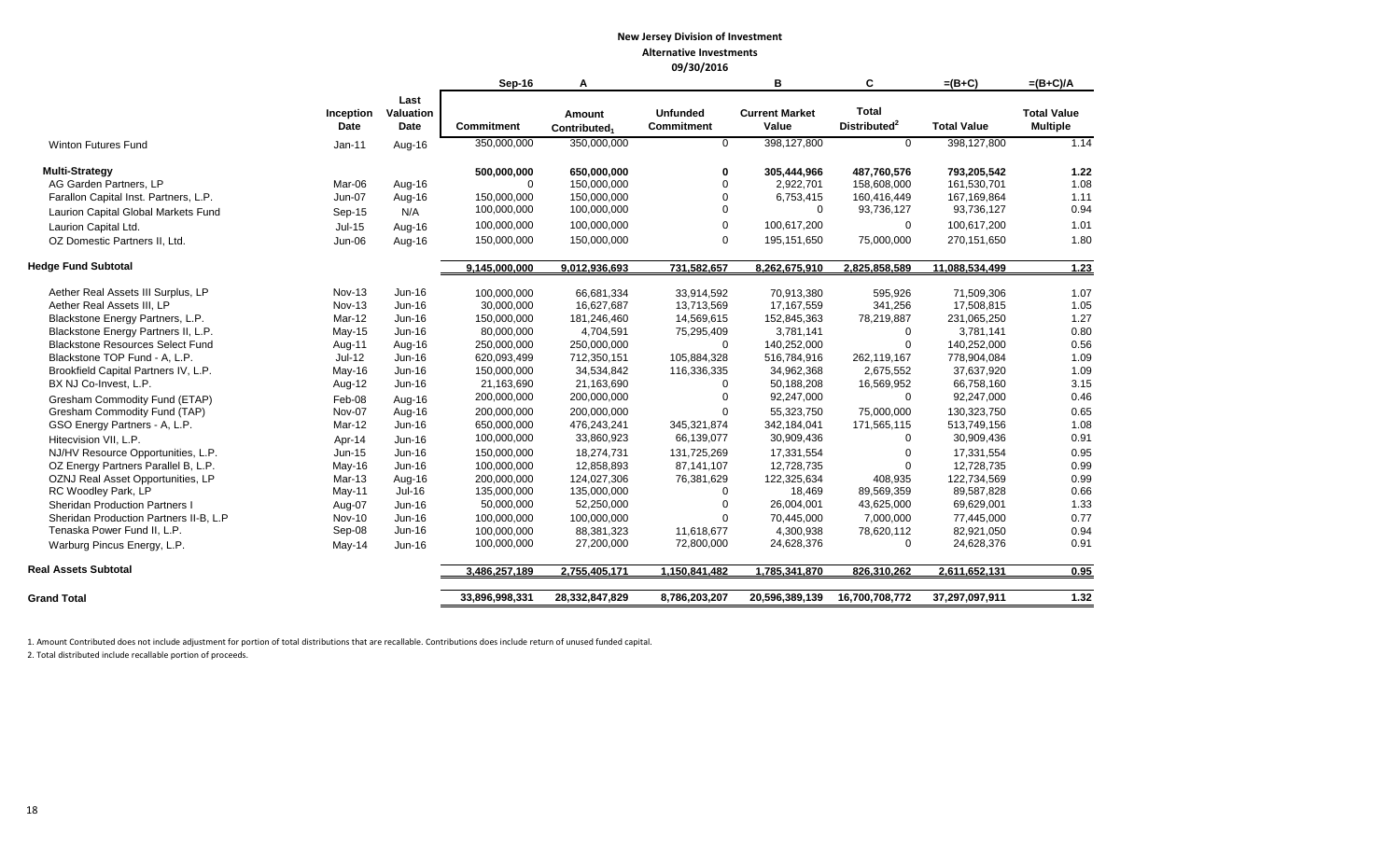#### **New Jersey Division of Investment Global Diversified Credit 09/30/16**

#### **Global Diversified Credit as of September 30, 2016**

Presents underlying fund level information including the Portfolio's original commitments, funded amounts to date, remaining commitments and the distributions to date.

|                                             |                       |                           | Sep-16        | A                                  |                                      | в                              | C                                 | $=(B+C)$           | $=(B+C)/A$                            |
|---------------------------------------------|-----------------------|---------------------------|---------------|------------------------------------|--------------------------------------|--------------------------------|-----------------------------------|--------------------|---------------------------------------|
|                                             | <b>Inception Date</b> | Last<br>Valuation<br>Date | Commitment    | Amount<br>Contributed <sub>1</sub> | <b>Unfunded</b><br><b>Commitment</b> | <b>Current Market</b><br>Value | Total<br>Distributed <sup>2</sup> | <b>Total Value</b> | <b>Total Value</b><br><b>Multiple</b> |
| <b>BlackRock Credit Investors</b>           | Oct-07                | Jun-16                    | 400,000,000   | 400,000,000                        | $\Omega$                             |                                | 383,224,897                       | 383,224,897        | 0.96                                  |
| <b>BlackRock Credit Investors Co-Invest</b> | Oct-09                | Jun-16                    | 144,000,000   | 144,000,000                        |                                      |                                | 262,082,589                       | 262,082,589        | 1.82                                  |
| Blackstone TORO Fund - A L.P.               | Apr-16                | Jun-16                    | 250,000,000   | 90,105,924                         | 159,894,076                          | 89,905,078                     |                                   | 89,905,078         | 1.00                                  |
| Cerberus NJ Credit Opportunities Fund, L.P. | Apr-12                | Aug-16                    | 300,000,000   | 321,268,657                        | 46,393,035                           | 352,787,617                    | 67,661,692                        | 420,449,309        | 1.31                                  |
| Golden Tree Opportunities LP-Class D        | Sep-07                | Aug-16                    | 250,000,000   | 249,500,000                        | 500,000                              | 464,695,703                    | 4,676,086                         | 469,371,789        | 1.88                                  |
| Knight TAO, L.P.                            | $Oct-14$              | Jun-16                    | 700,000,000   | 325,381,622                        | 374,618,378                          | 342,873,512                    | 1,140,048                         | 344,013,560        | 1.06                                  |
| Knight/TPG NPL - C, L.P.                    | Mar-12                | Jun-16                    | 70,382,674    | 78,556,376                         | 5,000,000                            | 36,316,269                     | 83,767,441                        | 120,083,710        | 1.53                                  |
| Knight/TPG NPL - R, L.P.                    | Mar-12                | Jun-16                    | 59,054,236    | 55,554,236                         | 3,500,000                            | 7,989,493                      | 76,658,143                        | 84,647,636         | 1.52                                  |
| NJ/TCW Direct Lending LLC                   | Feb-16                | Jun-16                    | 150,000,000   | 30,789,000                         | 119,211,000                          | 30,707,101                     |                                   | 30,707,101         | 1.00                                  |
| Owl Rock Capital Corporation                | Sep-16                | N/A                       | 400,000,000   |                                    | 400,000,000                          |                                |                                   | 0                  | N/A                                   |
| OZSC, LP                                    | Apr-10                | Aug-16                    | 350,000,000   | 500,000,000                        | 240,682,116                          | 666,716,327                    | 390,682,116                       | 1,057,398,443      | 2.11                                  |
| OZSC II, LP                                 | Mar-13                | Aug-16                    | 650,000,000   | 424,320,566                        | 258,928,348                          | 463,827,795                    | 33,248,915                        | 497,076,710        | 1.17                                  |
| OZNJ Private Opportunities LP               | Mar-13                | Aug-16                    | 400,000,000   | 489,152,559                        | 268,773,302                          | 189,214,023                    | 357,925,861                       | 547,139,884        | 1.12                                  |
| <b>TCW Direct Lending LLC</b>               | Mar-15                | Jun-16                    | 150,000,000   | 81,417,668                         | 73,331,596                           | 68,573,720                     | 13,293,093                        | 81,866,813         | 1.01                                  |
| TPG Opportunities Partners III (A), LP      | Apr-14                | Jun-16                    | 100,000,000   | 40,770,578                         | 60,533,758                           | 41,984,938                     | 1,318,644                         | 43,303,582         | 1.06                                  |
| TPG Specialty Lending, Inc.                 | May-11                | $Oct-15$                  | 200,000,000   | 102,684,312                        | $\Omega$                             |                                | 157,309,833                       | 157,309,833        | 1.53                                  |
| Total                                       |                       |                           | 4,573,436,910 | 3,333,501,497                      | 2,011,365,610                        | 2,755,591,576                  | 1,832,989,358                     | 4,588,580,933      | 1.38                                  |

1. Amount Contributed does not include adjustment for portion of total distributions that are recallable. Contributions does include return of unused funded capital.

2. Total distributed include recallable portion of proceeds.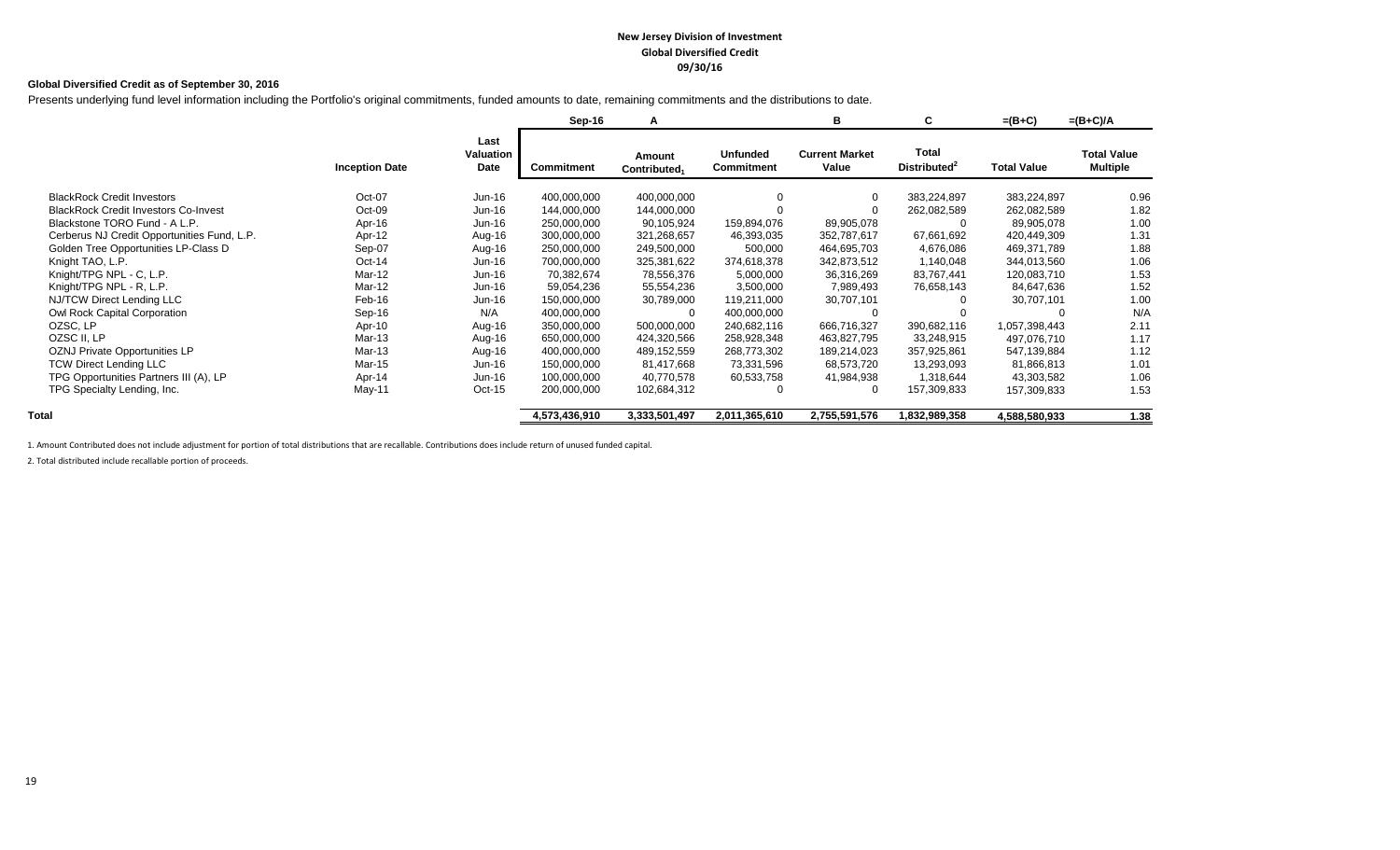# **New Jersey Division of Investment Opportunistic Investments**

# **09/30/16 Opportunistic Investments as of September 30, 2016**

Presents underlying fund level information including the Portfolio's original commitments, funded amounts to date, remaining commitments and the distributions to date.

|                            |                       |                                  | Sep-16            | A                                         |                                      | В                              | C                                        | $=(B+C)$           | $=(B+C)/A$                            |
|----------------------------|-----------------------|----------------------------------|-------------------|-------------------------------------------|--------------------------------------|--------------------------------|------------------------------------------|--------------------|---------------------------------------|
|                            | <b>Inception Date</b> | Last<br><b>Valuation</b><br>Date | <b>Commitment</b> | <b>Amount</b><br>Contributed <sub>1</sub> | <b>Unfunded</b><br><b>Commitment</b> | <b>Current Market</b><br>Value | <b>Total</b><br>Distributed <sup>2</sup> | <b>Total Value</b> | <b>Total Value</b><br><b>Multiple</b> |
|                            |                       |                                  |                   |                                           |                                      |                                |                                          |                    |                                       |
| Dyal NJ Investors, L.P.    | Oct-12                | $Jun-16$                         | 200,000,000       | 198,425,637                               | 28,149,503                           | 154,766,860                    | 83,728,929                               | 238,495,789        | 1.20                                  |
| Dyal II NJ Investors, L.P. | $Jul-14$              | Jun-16                           | 250,000,000       | 109,412,287                               | 148,347,759                          | 97,365,742                     | 8,758,111                                | 106,123,853        | 0.97                                  |
| Dyal III US Investors LP   | Dec-15                | Jun-16                           | 200,000,000       | 95,600,000                                | 104,400,000                          | 94,234,163                     | 1,468,161                                | 95,702,323         | 1.00                                  |
| Total                      |                       |                                  | 650,000,000       | 403,437,925                               | 280,897,262                          | 346,366,765                    | 93,955,201                               | 440,321,965        | 1.09                                  |
|                            |                       |                                  |                   |                                           |                                      |                                |                                          |                    |                                       |

1. Amount Contributed does not include adjustment for portion of total distributions that are recallable. Contributions does include return of unused funded capital.

2. Total distributed include recallable portion of proceeds.